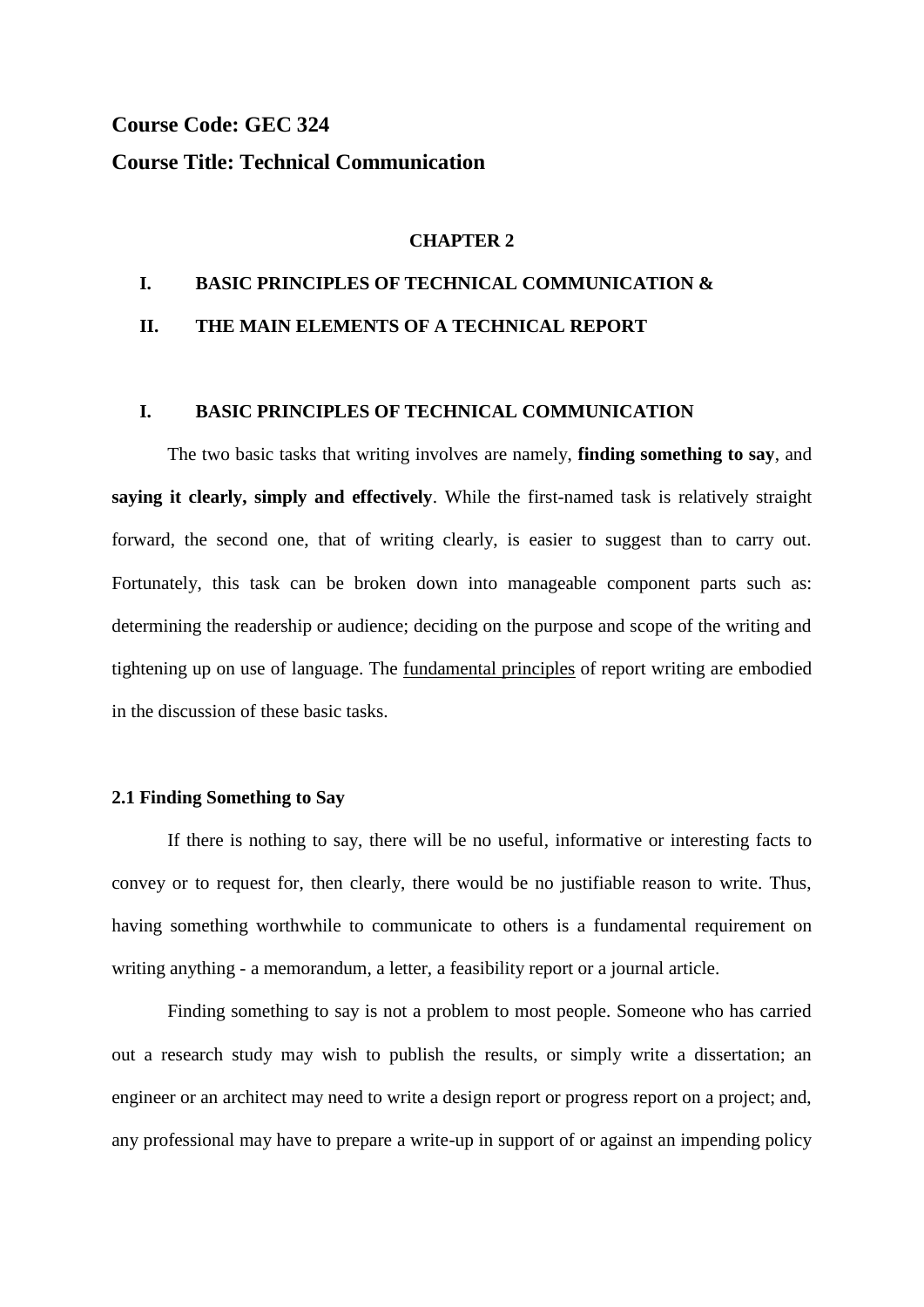decision. Furthermore, the need to write letters and memoranda would increase with time for most professionals, and often there is something to say.

In many cases, the topic of a report is given or it can be easily determined. Examples include report of a laboratory experiment or field work, description of a process, progress report, and book review. In other situations, the writer is given only the subject area or field of study and he is requested to choose his own topic. This category includes invited papers, title of thesis and dissertations, and when a completed research work is being scrutinized for possible publication in a journal. This is more demanding and requires that the writer should have a wide knowledge of the subject area. In addition, extensive literature search is inevitable so as to avoid choosing a topic which has already been presented by another author in the same field of study.

Unfortunately, a sizeable number of professionals write even when they have not gathered enough information on what they are writing about. They write letters, memoranda, process descriptions and even reports without using the relevant files and other reference materials for background information. This, of course, is not good practice.

Consider for the purpose of this discussion an essay topic such as *Science and Technology for National Development.* A secondary school student may attempt to write the essay without reference to any resource material, especially as he would be required to write the essay in class. However, it would be seriously inappropriate and inadequate for a university student or a graduate professional to write such an essay without consulting relevant reference materials. The writer at such higher levels should indeed be writing a paper rather than a conventional essay. He would search for relevant materials from libraries. He might consult dictionaries, encyclopedia, and other sources for definitions of "science", "technology", "development". He might, if possible and depending on the relative importance of the work, visit the Ministry of Science and Technology, the Ministry of National Planning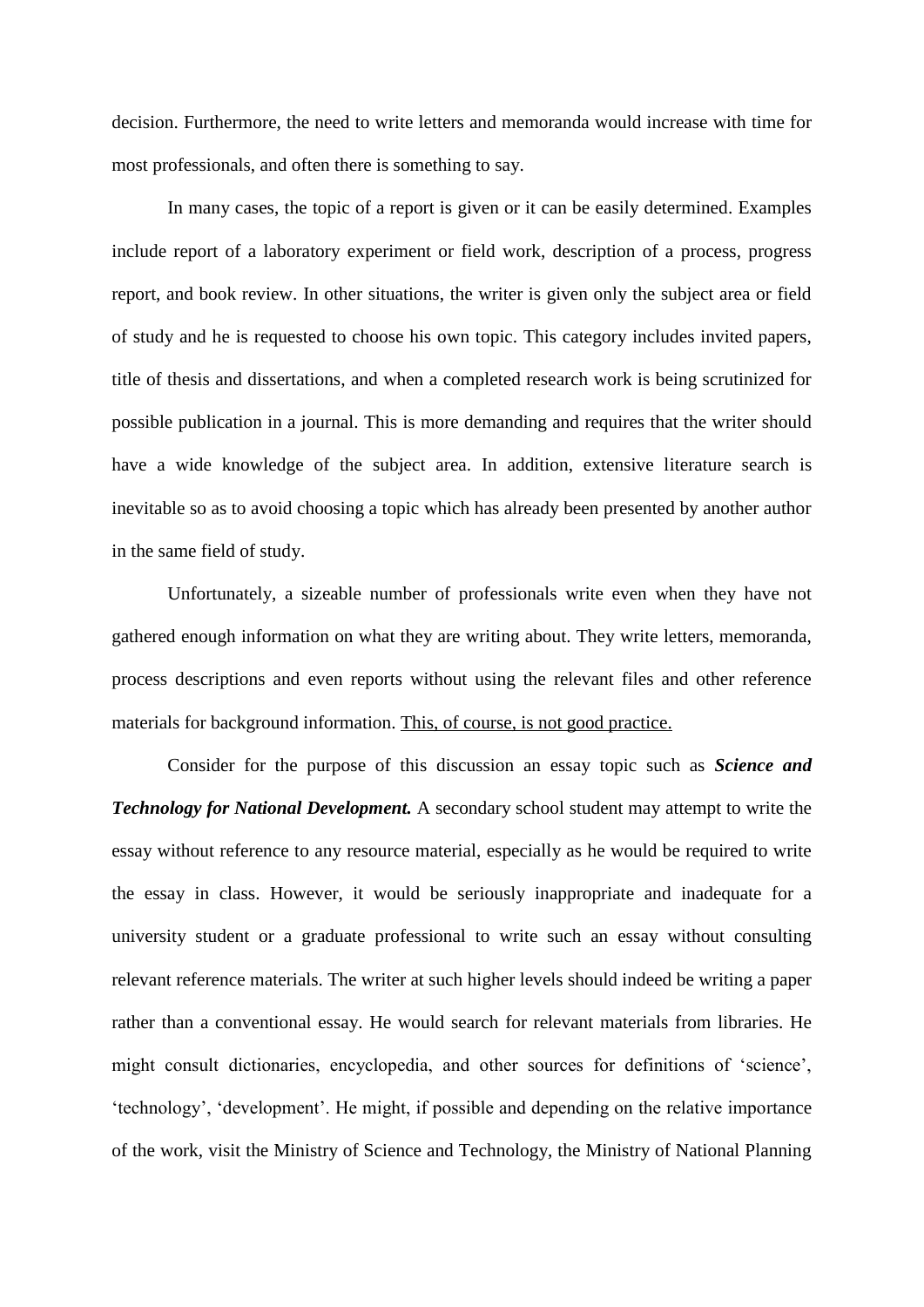and any other relevant government agencies to collect statistical or policy data. Clearly, a person who approaches the essay in this way would have more to say on the subject than one who plans to write off-hand.

#### **2.2 Determining the Readership**

Another fundamental principle of technical report writing is to determine the level of readership, or, in the case of oral presentation, the audience. The writing should be aimed at a specific level of readership in terms of appropriate choice of vocabulary, type of graphic aids used and the quantum and quality of information provided. Consider, for example, the topic *Sewage Treatment*. One could write a paper on this topic for presentation to ten-year old primary school pupils. The same topic, suitably handled could be of interest and relevance to secondary school students, a general university audience, or environmental engineering consultants at a seminar, workshop or conference. Each level of readership requires a different form of presentation. Certain terminologies used in one presentation could be completely unsuitable, even if defined, in another. For example, you could inform the environmental consultants at the conference that: "*The average Biochemical Oxygen Demand of the sewage was 900 milligrammes per litre and, as its temperature was also high, solubility of oxygen in it was low, resulting in the septic condition that was observed."*

To that audience, this statement is clear, in all its ramifications. On the other hand, such a statement as presented would be meaningless, may even be pompous when addressed to readership at the other levels. The write-up used for the readership at the general audience level on that subject would be too simple, boring and even insulting if directed at the professionals.

One more example should suffice. A speaker at a workshop attended by aircraft pilots and aeronautic engineers could inform his specialist audience that: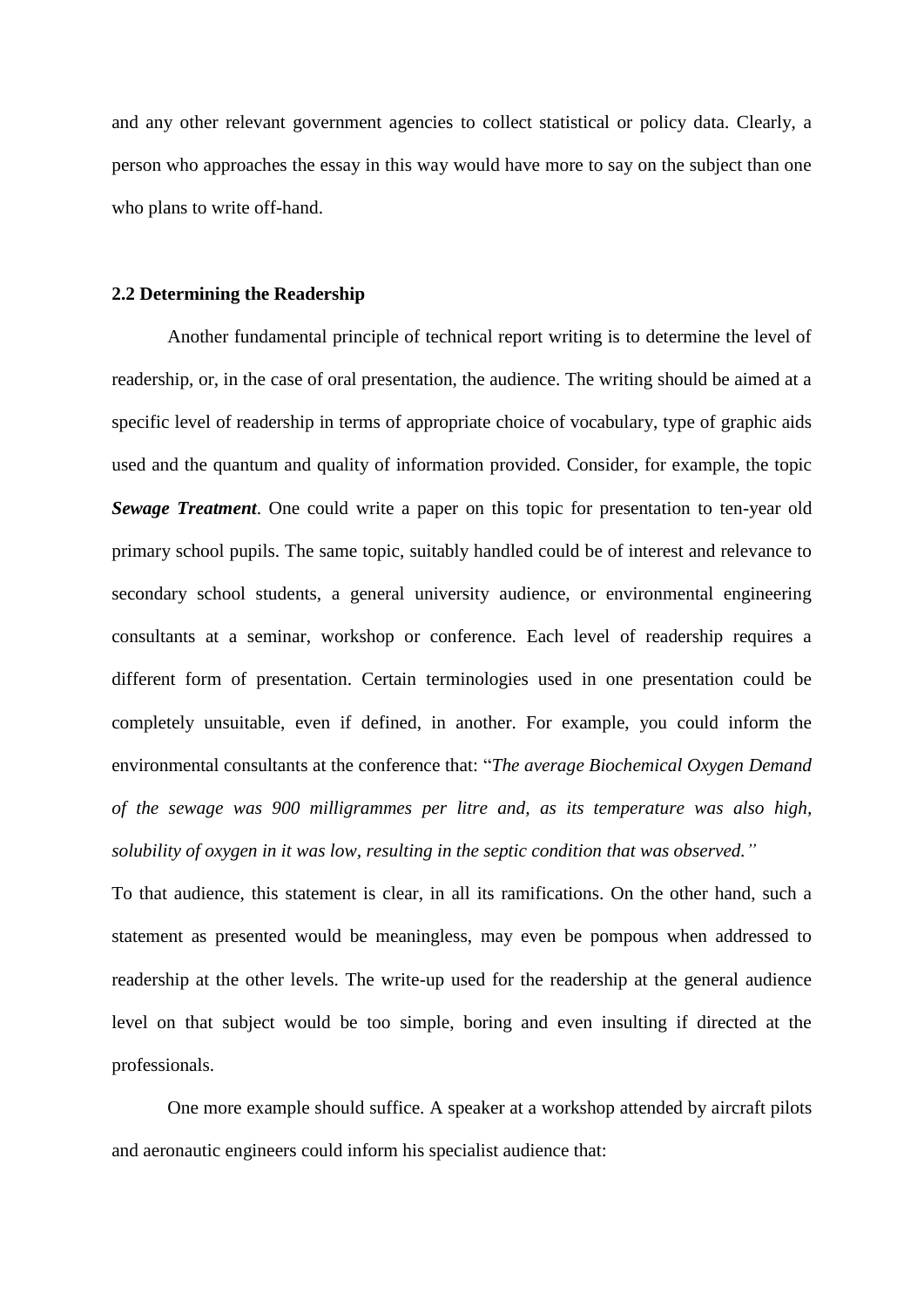*"An uncommanded slat deployment suddenly occurred while the airplane was airborne and at cruise speed which sent the plane porpoising, resulting in the crash."*

Again this statement would be clearly understood by that audience since the professional minds of members present would be operating at a level of knowledge of how airplane wings are designed, constructed and operated in such a way to create an upward force to keep such a heavy body aloft and how abuse of that special feature, deliberately or accidentally, could lead to a monumental catastrophe.

As a general rule, therefore, the writer should determine the level of readership before proceeding to write; he should assume that the reader is intelligent and is interested in getting useful information from the paper.

#### **2.3 Deciding the Purpose and Scope**

As mentioned earlier, in the course of teaching Technical Writing as a course to senior undergraduate students in the Faculty of Technology at Ile-Ife, I have graded thousands of term papers written by students. Many of the reports would have an instructor's comment, commonly at the end of the introduction section, as follows:

"*No clear statement of objective*!". Without a clear statement of objective or purpose, the writing drifts in one direction, then another and perhaps, back again in the first direction while the reader tries to follow the train of thought of the writer. No good, readable report can be produced unless and until the writer has decided what the exact purpose of the report is. With the purpose firmly established, the writer is in a position to ensure that every sentence makes a clear contribution to the fulfillment of that purpose, and makes it at the right time.

In addition to the purpose, the scope of the report is also often stated. This is to define the limit of treatment or coverage given to the subject. The scope of the report is indicated either by listing or stating the objectives in details, in which case whatever is not listed is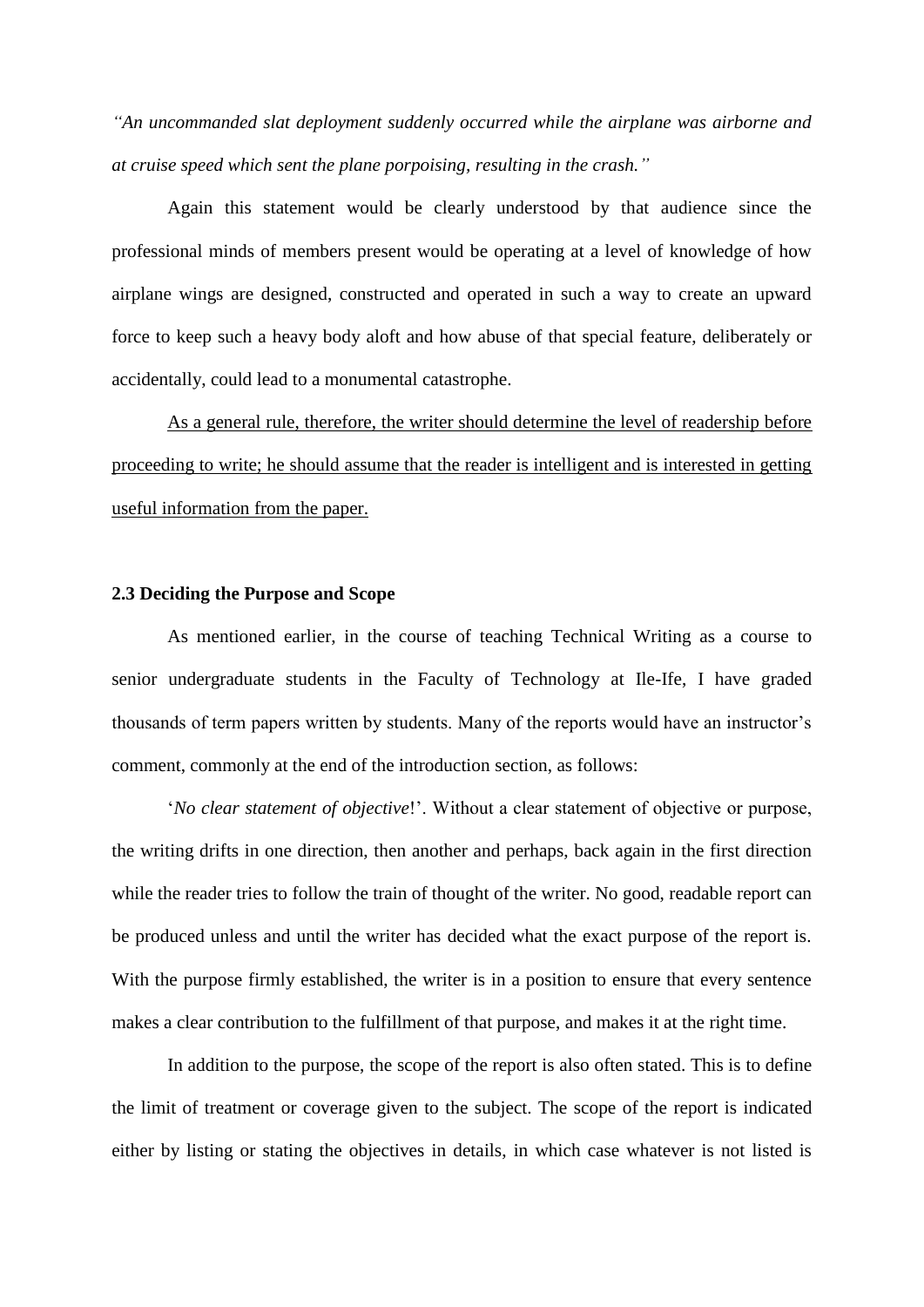deemed to be excluded; or by stating specifically the areas not covered. An example of the latter type can be seen in the following statement:

*"The objective of this report is to present the results of a study of alternative methods by which water can be supplied to the Teaching Hospitals Complex. For the reasons stated earlier, only surface water sources are considered in this study. Therefore, no consideration is given to use of boreholes or other forms of harnessing underground water."*

The location of the statement of objective of a write-up is another matter that requires some thought. In some cases, especially in letters or memoranda, the statement could form the opening sentence. Examples of this form include the following:

*"I write to convey ………….."*

*"The purpose of this letter is to express appreciation for …………"*

In other cases, the statement comes at the end of the introductory paragraph (in letters and memoranda) or the introductory chapter (in formal reports, dissertations, journal articles and so on).

The statement of objective and scope may be a sentence, a paragraph, or several paragraphs, depending on how much detail is deemed necessary in a particular situation. Where the statement covers several paragraphs, it is often given a heading.

#### **2.4 Use of Language**

The tasks of determining the readership and deciding the purpose and scope of a report constitute what is generally called *reader adaptation*. The term means writing the report to suit the needs, knowledge and interests of the reader. Using language that is simple, concrete and familiar is a necessary ingredient which when super-imposed on reader adaptation enriches it, and, together they result in clear and effective communication.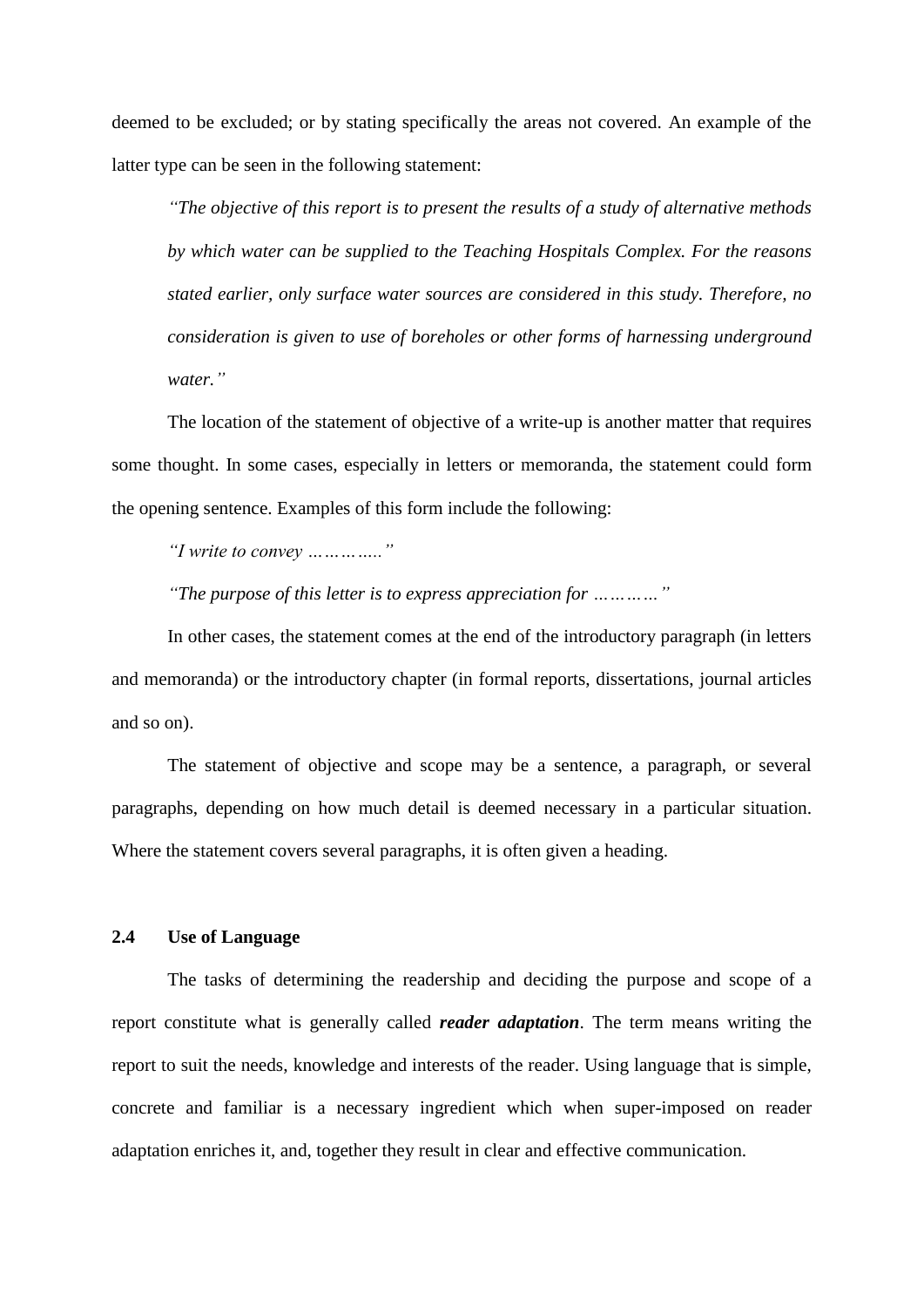There are some rules or guidelines in the use of language in formal technical writing. The following are considered fundamental and important:

#### **2.4.1 Keep style impersonal**

Keeping style impersonal is achieved by excluding or at least drastically reducing use of personal pronouns, this produces a style consistently in tone with objectivity and absence of any attempt to arouse emotion. Closely associated with choice of person (first person, second person and third person) are the number (singular or plural) and the voice (active or passive).

The recommended choice for technical report writing is the use of third person, passive voice. Thus, the statement:

*…fifty samples were collected and analysed...*

is to be preferred to "*I collected and analysed fifty samples*...."

With the choice of the third person passive voice over the first person active voice form, emphasis is placed on the action or the subject matter rather than on the person who took the action.

#### **2.4.2 Use simple, familiar words**

The general rule here is that the language should be adapted to the vocabulary level of the intended reader, without being simplistic of course. Another way of putting this is that the style of the technical paper should be simple, straightforward and dignified.

The technical report writer would use the word "*fire*" rather than "*conflagration*". The bright high school student offering Literature as a School Certificate Examination subject is naturally attracted to, and excited by, statements such as: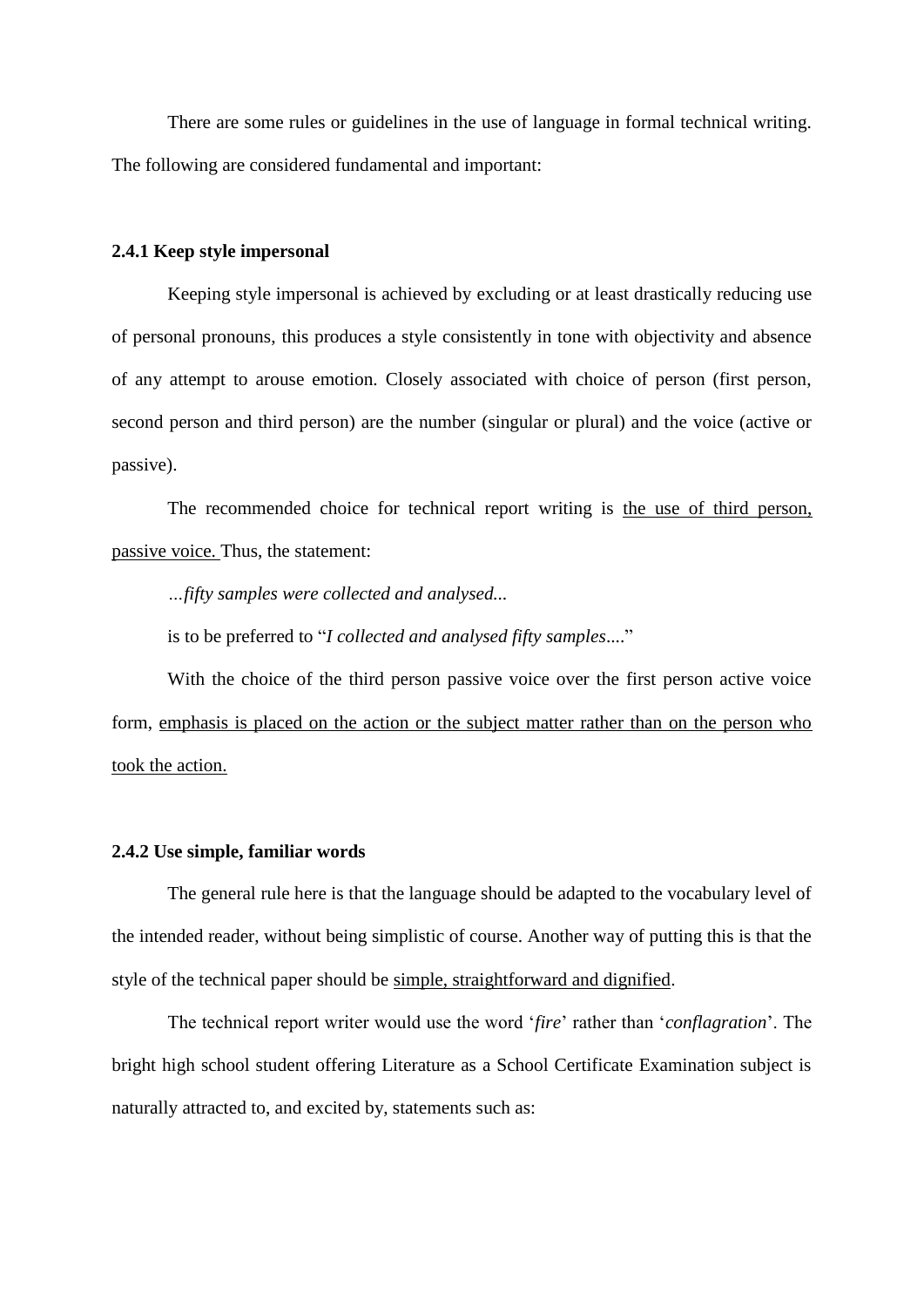*"…..you are a sophisticated rhetorician intoxicated with the exuberance of your own verbosity"* or

*"….petulant and assertive, incorrigibly foolish in talk and of morbidly vigilant egoism..."*

These sorts more properly belong to Language Arts. The technical report writer should avoid use of high-sounding words and show preference, instead, for simple, concrete, concise, familiar words.

#### **2.4.3 Avoid using vague words**

The technical report writer is advised to use words that are, among other characteristics, concrete. This means that each word used should convey the exact meaning intended or demanded. For example, a professional engineer after a detailed study reported that:

#### *…."..the water would need to be chemically treated".*

Considering that it was a report of a detailed study, the question might arise as to what was meant by the term "*chemically treated*". Would it involve coagulation with aluminum sulphate and settling to reduce turbidity or is it a case of disinfection by chlorination to kill off microorganisms, or both?

If the writer constantly keeps in mind the purpose of his report and the readership, he should be able to determine and avoid words that are vague. He would, for example, reflect upon his statement that:

#### *"The two metals were joined together.*"

He then decides that perhaps the word "joined" should be replaced by the word "*welded*", "*soldered*", "*bolted*" as may be more appropriate - more concrete.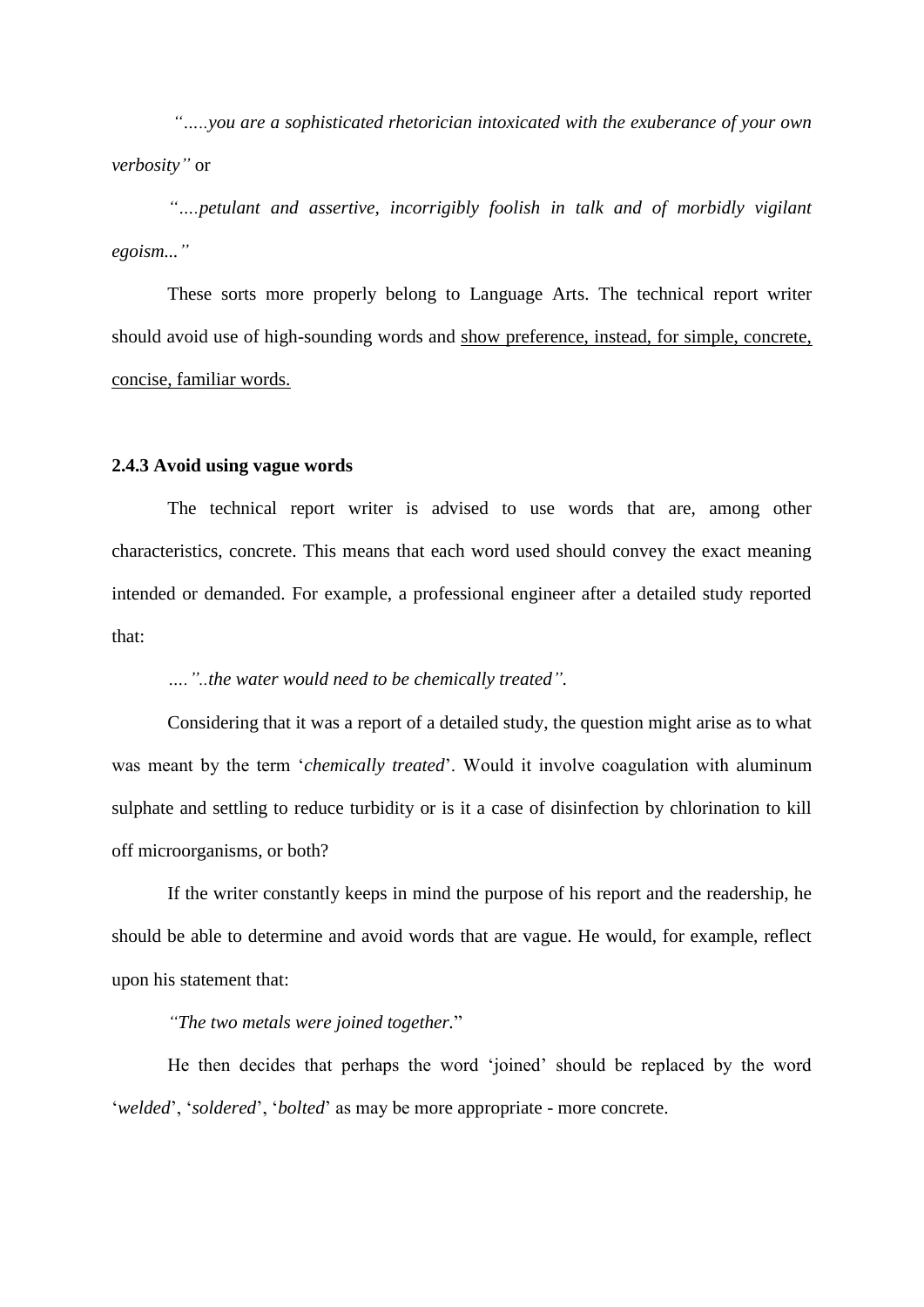#### **2.4.4 Guard against miscellaneous pitfalls**

Pitfalls in writing may be in terms of spelling errors and structurally deficient sentences. A good writer, student and professional alike, would carefully watch out for these and other pitfalls in his writing.

In addition to the ones already mentioned, certain words seem to be problematic for all except the careful writer. The following words and phrases are particularly prone to being misused: *could, should, shall, has, had, have, are, were, few, a few, majority, much, as well as, along with,* etc.

#### **2.5 Exercises**

- 1. Outline the fundamental principles of technical report writing.
- 2. What do we mean by "*reader adaptation*" and what is its relevance in technical writing?
- 3. How would you solve the problem of finding something to say in a given feasibility study report? Select your own subject matter for the purpose of discussion.
- 4. Fill in the gaps with appropriate words or phrases (from among the ones listed) in the following sentences.
- a. The lecturer asked for my homework and I told him that:
- (i) I \_\_\_\_\_\_\_\_\_\_\_ not done it. (have, had)
- (ii) 'I not done it' (have, had)
- (iii)  $I \_$  not know that we  $\_$  supposed to submit it. (have, had, did, do, was, were, are)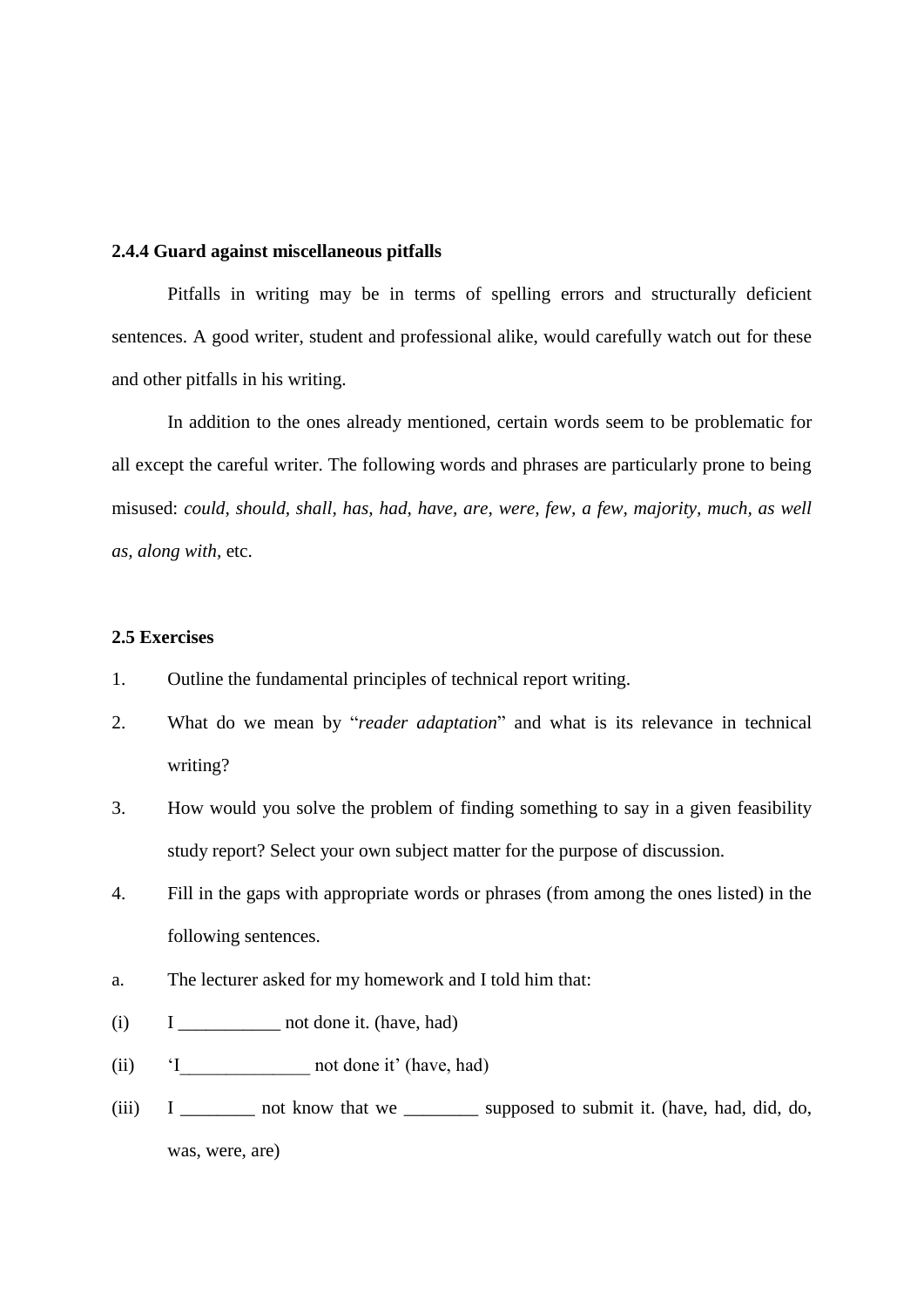- (iv) I not aware that ... (has, had, was, do)
- (v) I contract not been informed that submission of home works required (have, had, was, were).
- (b) Many of the concrete cubes  $\rule{1em}{0.15mm}$  been crushed; many more are  $\rule{1.15mm}{}$ tested but much of the work \_\_\_\_\_\_\_\_\_ yet to be done. (is, are, have, was were, been, being)
- (c) \_\_\_\_\_\_\_ people came to the meeting even though full attendance was expected. (few, a few)
- (d) It rained heavily but \_\_\_\_\_\_\_\_\_ people still came. (few, a few)
- (e) If I \_\_\_\_\_\_\_\_\_\_\_\_ free these slaves I \_\_\_\_\_\_\_\_\_\_\_\_\_\_. (can, still, could, will, should, would)
- (f) Adamu as well as Yinka \_\_\_\_\_\_\_ indicated interest. (has, have)
- $(g)$  The man, along with his sister, to be arrested. (is, are)

#### **II. THE MAIN ELEMENTS OF A TECHNICAL REPORT**

#### **2.6 Types of Reports**

Professional and business organizations are involved in various types of reports. They include 1. dissertations, 2. articles for publication in journals or in proceedings of conferences, seminars, or workshops, 3. project proposals, 4. feasibility reports, 5. design reports, 6. tender reports, 7. operations and maintenance manuals, 8. progress reports, 9. environmental impact assessment reports, 10. environmental audit reports and so on.

It is necessary to discuss the general contents of key sections such as introduction, methodology, etc. contained in most formal reports. Prior to such a discussion, brief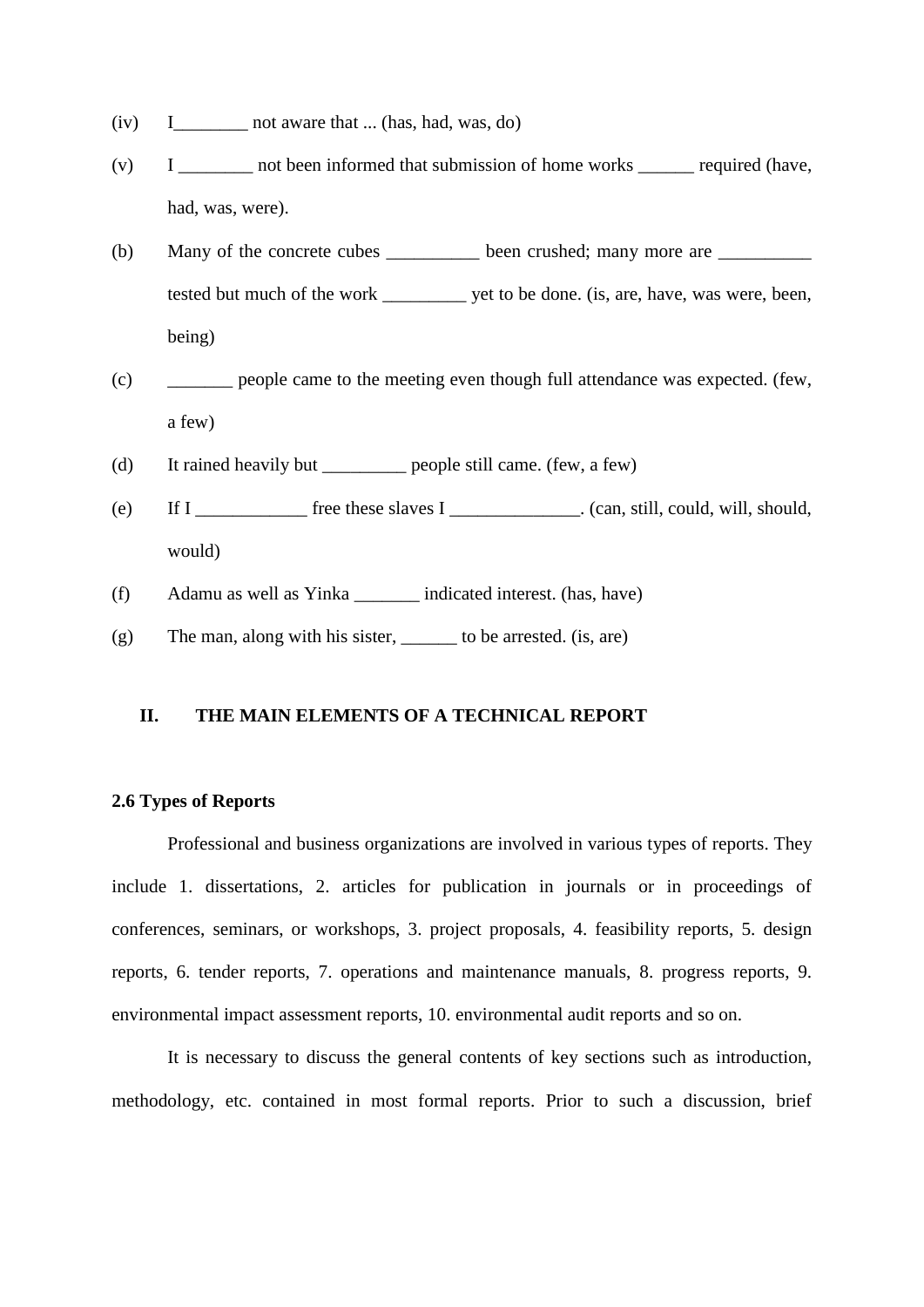statements regarding the general coverage of each of the different types of reports are presented.

#### **2.6.1 Dissertations**

A dissertation is a written document embodying results of original research with a view to advancing a position or proposition or substantiating a specific view. Such a document is also often referred to as *a thesis*. A dissertation or thesis may be written by a candidate for an academic degree or one for scholastic honours.

The main elements of most dissertations are: introduction, literature review, methodology (or experimental procedure, or simply, procedure), results and discussion, conclusion and recommendation. A capsular summary of the work is also included as an abstract. A complete list of all references cited in the text is of course mandatorily included as the last part of the text, just before Appendices (if any).

### **2.6.2 Articles for publication**

The author of a dissertation may decide to publish the work. Similarly, a person who has conducted an original research may decide to publish the results. The works are written out as articles for publication in a journal. If the article is presented at a conference, seminar or workshop, it may be published along with others as part of the proceedings of the conference.

The main elements of such articles are, by and large, the same as those of dissertations - abstract, introduction, materials and methods, etc.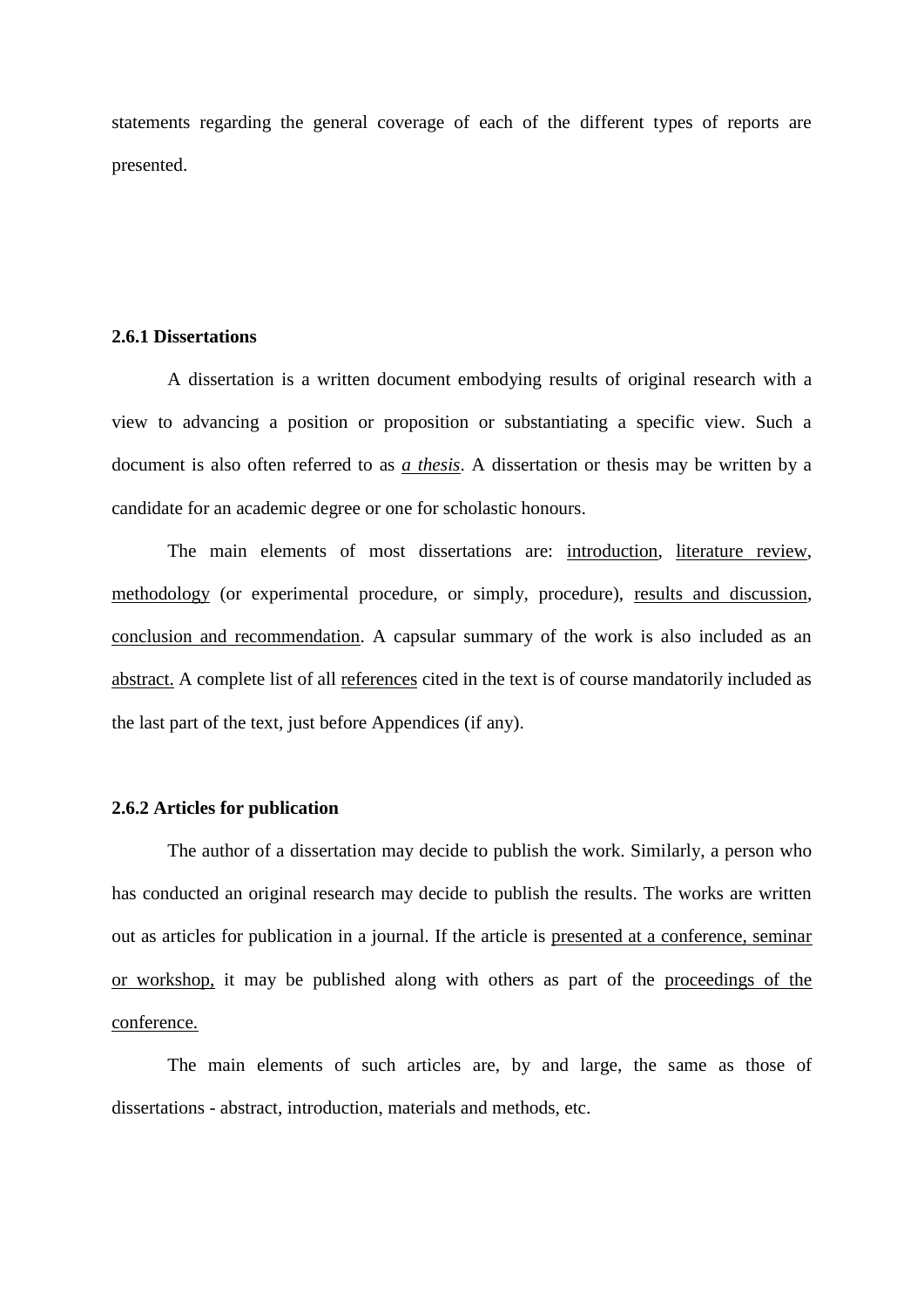#### **2.6.3 Project proposals**

Project proposals are written to put forward comprehensive suggestions for consideration. For example, an engineering consulting firm could prepare a proposal for expanding the water supply system for *Landmark University*. The proposal may have been asked for by the management. It may also be unsolicited (the consultants observed a need for expansion and decided to propose to the management that a study should be ordered).

A proposal could also be prepared by a candidate for a higher academic degree, such as a Ph.D. degree, prior to conducting the research. In this case, the candidate presents his plans for carrying out the research.

A proposal for a development project study and/or design, solicited or unsolicited, should contain three or four main sections (i.e. chapters). These are 1. INTRODUCTION; 2.PROPOSED METHOD OF WORK; 3.COST ESTIMATES; AND 4.FACILITIES, PERSONNEL AND WORK PLAN. Sub-headings under the introduction chapter may include: Background, Aim of Project, Justification, Objectives and Scope. In most solicited proposals, the Terms of Reference (TOR), which are usually provided by the client, is included as well. Steps for carrying out the proposed work are presented in reasonable detail under suitable subheadings. It should be sufficient in quantum and quality (clarity) so that the client could feel persuaded that the firm submitting the proposal is capable of doing the job satisfactorily. The contents of the remaining chapters are quite obvious — detailed cost of carrying out the job and evidence of availability of personnel and equipment plus proposed schedule of work. Table of Contents, List of Tables, List of Figures (and Plates, if any), List of Abbreviations and Acronyms, List of Appendices and Executive Summary are normally presented in the preface section of such a report.

In the case of an academic proposal such as is usually submitted in partial fulfilment of the requirements for a Ph.D. qualifying examination, there should be about 4 chapters,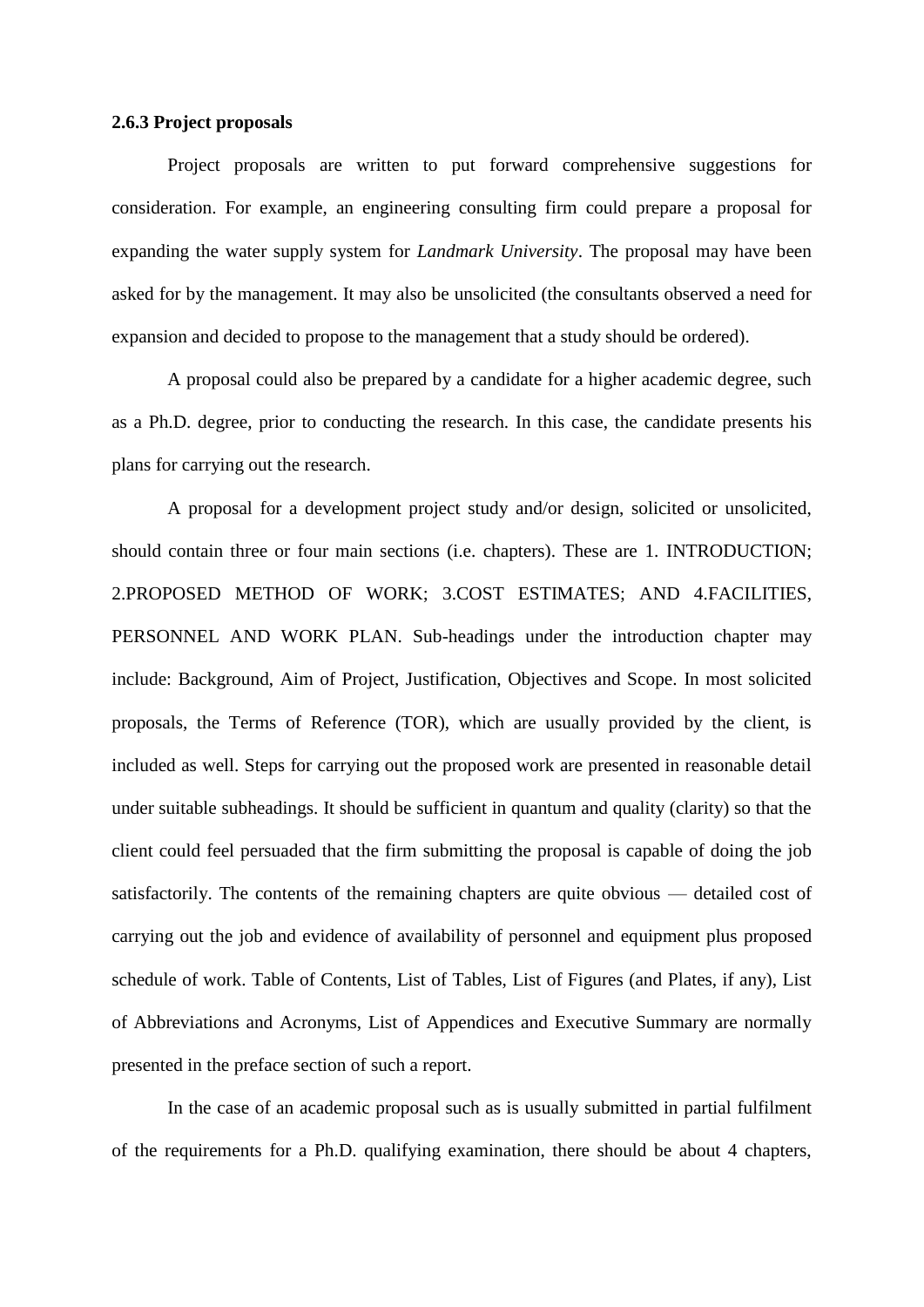namely: 1.INTRODUCTION; 2.LITERATURE REVIEW; 3.PROPOSED METHODOLOGY; 4.EXPECTED CONTRIBUTION TO KNOWLEDGE AND STAGE REACHED. These should, of course, be followed by 'References' where all works cited in the text are listed (in alphabetical order usually). "APPENDICES" would follow (if any, such as questionnaires that would be used). A summary (rather than an Abstract) should suitably be included in the preface section along with the usual contents of that section.

Writing the methodology section of a proposal often constitutes a problem for many. Whereas in a thesis or studies already carried out, such a chapter is written in past tense, it is written in future tense in the case of the proposal. For example: one would write: "*population data and other demographic information would be collected from the National Population Commission (NPC)*" under proposed methodology in a proposal. In contrast, "*population data and other demographic information were collected...'* would be written in the other types of report (thesis, feasibility study, progress report, etc.).

#### **2.6.4 Feasibility reports**

Following acceptance of a project proposal, the client (an institution, a community, a company or an individual) may order a feasibility study. Pressing further on the example of water supply system used earlier the following scenario (supposition only) may be helpful in discussing feasibility studies.

Several consulting firms had submitted proposals to Landmark University for a feasibility study for the provision of a fail-safe water supply system. The management selected one of the firms to carry out the study. The firm selected was considered the best based on the quality of the proposal, particularly in terms of its apparent understanding of the problem (introduction), activities that would be carried out if given the study (proposed methodology), the length of time to carry out the study and submit its feasibility report and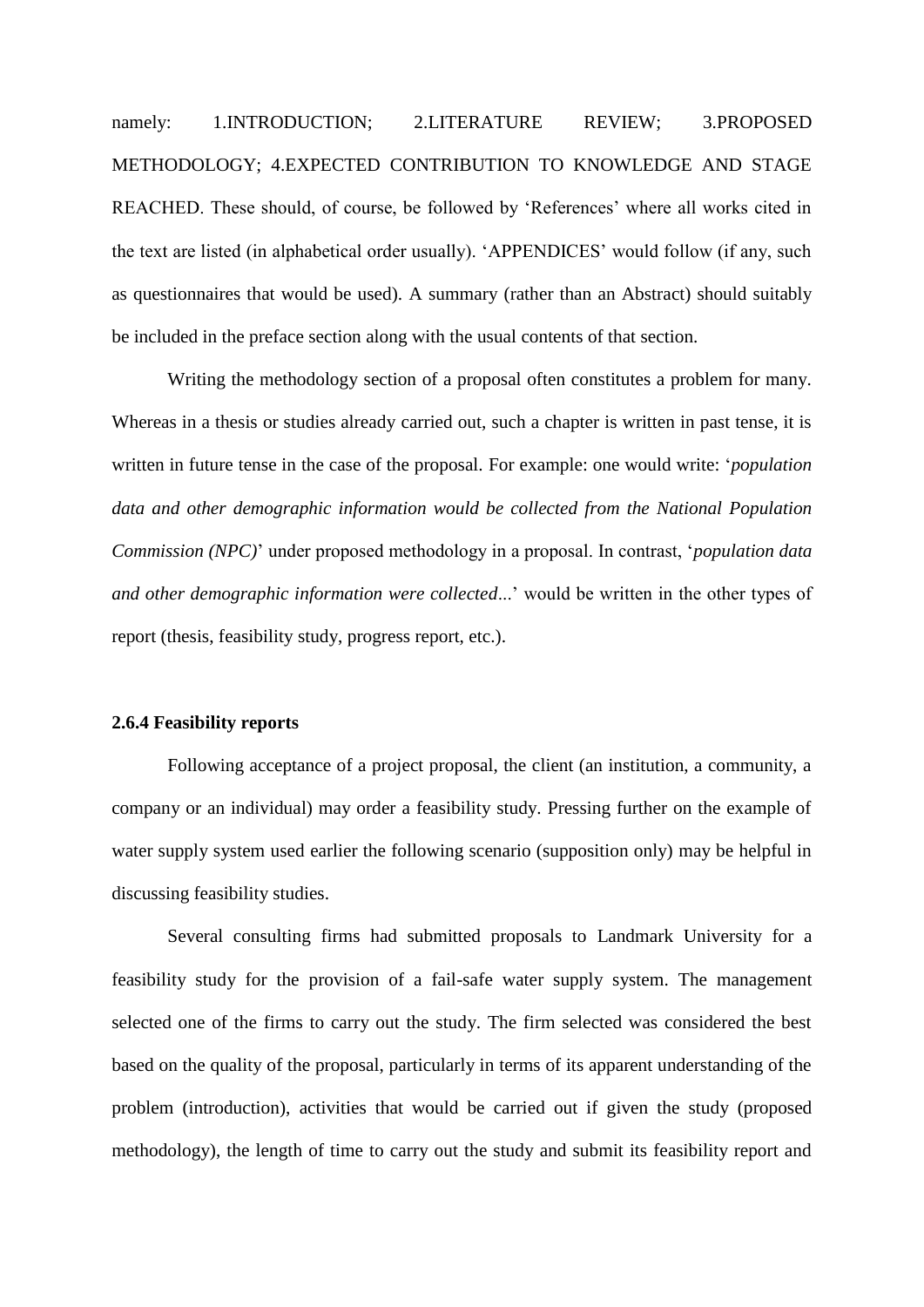the cost of carrying out the feasibility study. The firm selected commenced its work promptly. It identified various alternative means by which the institution could be supplied with water. The alternatives included:

(a) harnessing rain water collected from roofs;

(b) finding a river nearby to dam or, simply, to equip with an intake structure;

(c) conducting a geophysical survey (seismic or resistivity) to determine availability or otherwise of groundwater to be tapped through boreholes;

(d) investigating the possibility of having adequate water piped in or brought in by tankers from elsewhere, and so on.

Each alternative was extensively discussed, a conclusion drawn and recommendations made as to the best alternative based on adequacy and consistent reliability of the source and the cost of developing it.

The management of the hospital accepted the feasibility report, studied it and took a decision on its choice among the alternatives.

From the scenario it can be seen that the key elements to the preparation of a feasibility report are an understanding and clear expression of the problem (introduction), consideration of alternatives (methodology), and making a decision based on correct analysis (conclusions and recommendations).

#### **2.6.5 Design reports**

When a decision has been taken to proceed with a project after a feasibility study has been carried out, the next stage is design. A detailed design consists of detailed analysis, computation, drawing of plans, profiles and sections of the various units in the system separately and together. A design report is finally produced which includes an introduction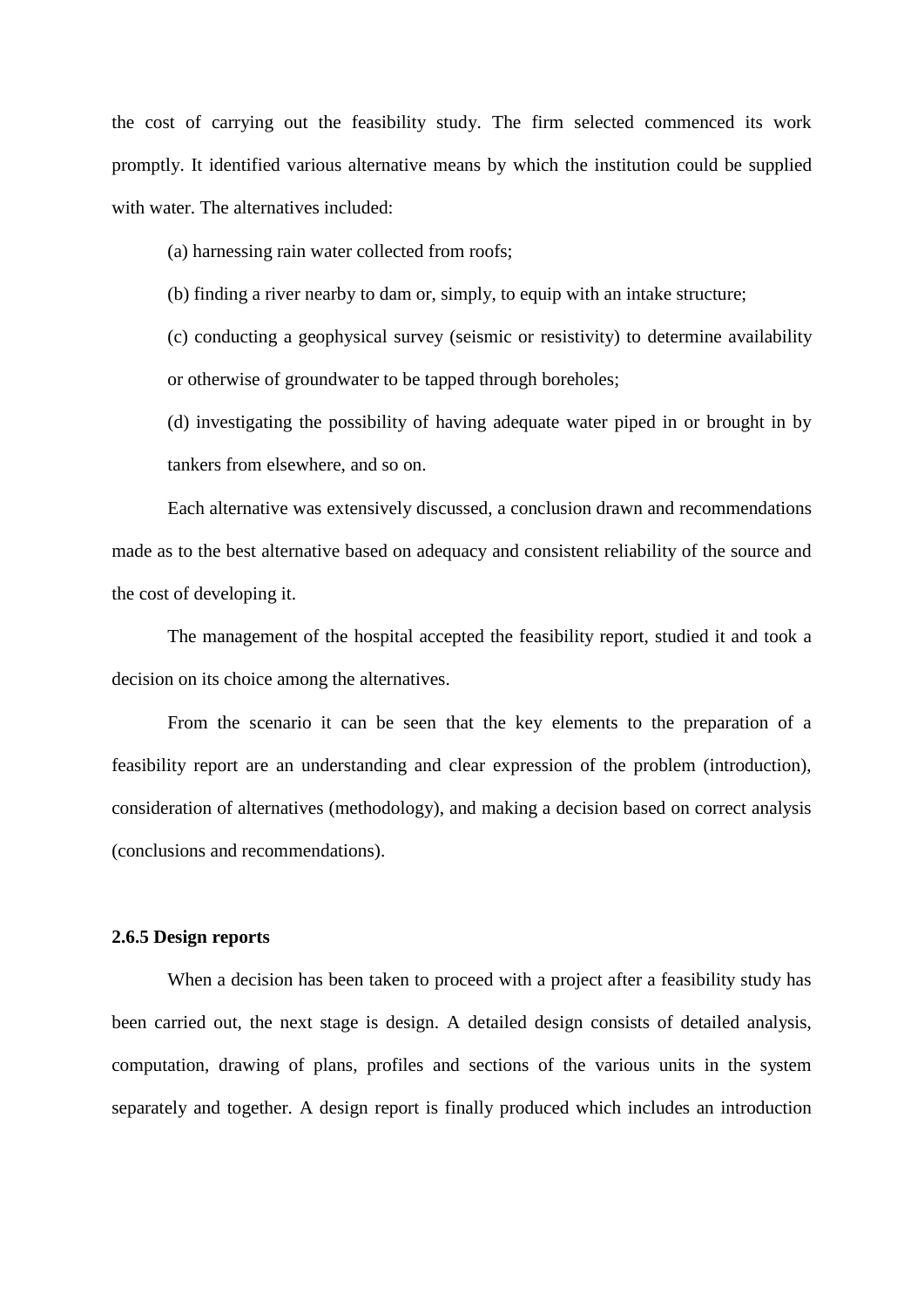and the presentation of working drawings, bill of quantities, specifications and forms of tender and of contract

#### **2.6.6 Tender reports**

Following the production of tender documents (drawings, bill of quantities, specifications, forms), contractors are invited to collect the documents, prepare their bids and submit tenders. The method adopted may be **selective tendering** which means some specific ones among the registered contractors are invited to collect the documents or it may be **open tendering** which means tendering is open to all duly registered contractors.

After the deadline date for submission of bids, the authorized body meets and formally opens all the tenders submitted by contractors The amount of money required to do the construction work as indicated by each contractor is recorded, along with the length of time required by it to complete the work.

Thereafter the professionals (engineers, architects, quantity surveyors) would study the submission made by each contractor in detail. All the tenders are then tabulated and discussed in a written report. The report by the professionals after the opening of tender is the **tender report**. It generally consists of an introduction, method of assessment and analysis (including visits to sites of works previously carried out by each contractor) and a recommendation which is usually a ranking of the contractors. The tender report is then submitted to the Tenders Board for the award of the contract

#### **2.6.7 Operation and maintenance manuals**

When a design or construction work has been completed and put in use for some time it is necessary for the consultant in charge of the work to prepare and submit to the client an operations and maintenance manual.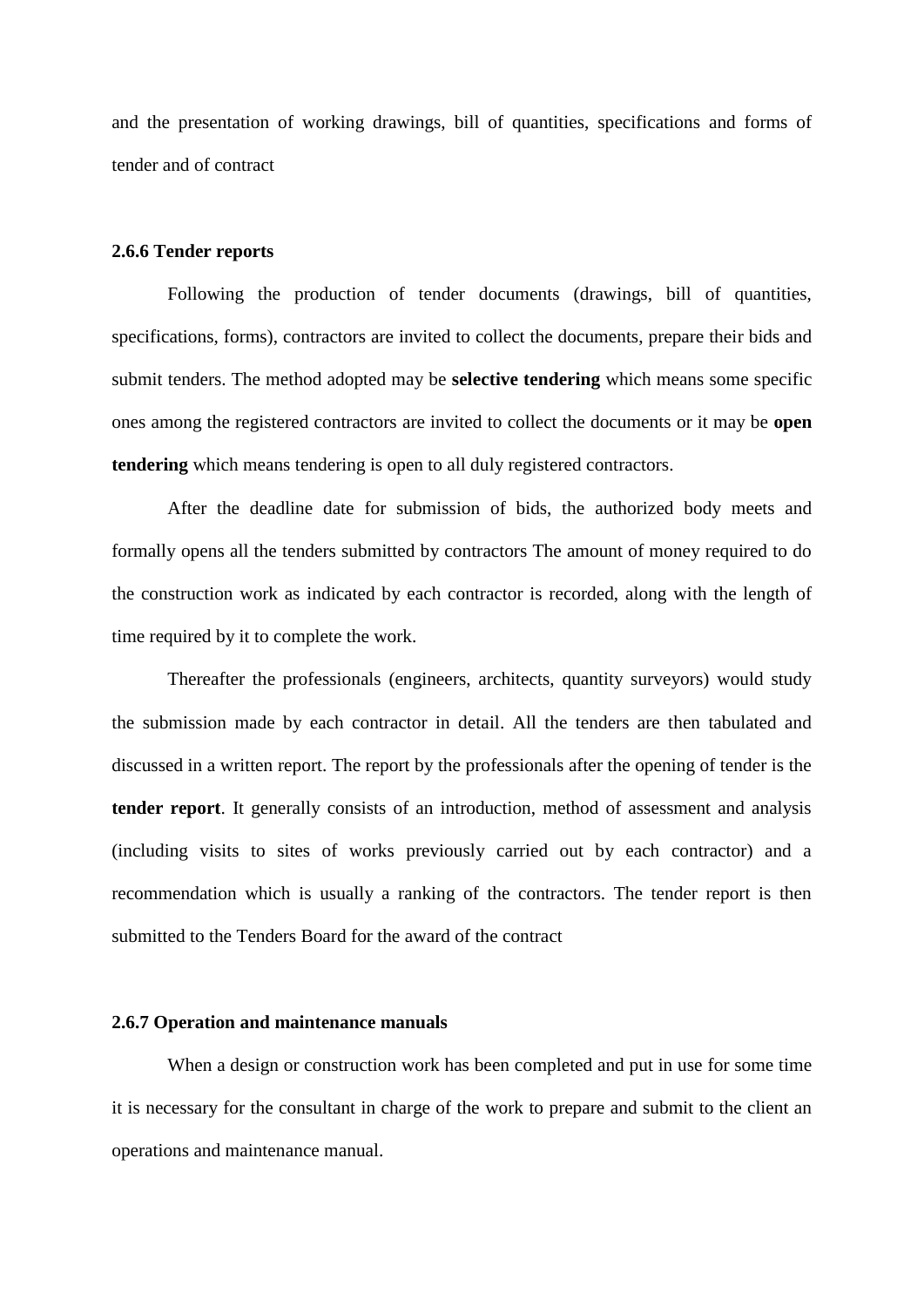In general, the element of the manual should include the introduction, plant or building description (with as-built-drawings), systems operating procedure, maintenance work and schedule, etc.

The use of these manuals is not widespread in Nigeria. In our view, it should be required by law that on medium-to-large construction projects, operations and maintenance manuals should be prepared and submitted (including as-built-drawing). When suitably prepared, such a manual would guide users as to how to operate and maintain the system. It would also provide guidelines for protection of the environment. The Federal Environmental Protection Agency (FEPA) may be interested in developing a legal framework for this.

#### **2.6.8 Environmental impact assessment reports**

An Environmental Impact Assessment, often simply referred to as an EIA, is mainly concerned with the expected negative impact of a project on the human, ecological and physical environment.

Every major project such as construction of a dam, development of a highway, establishment of an atomic reactor system, construction of a refinery etc. is justified in terms of its utility function. Regrettably, every such project has a potential to be environmentally unfriendly in some respects. This may be in terms of displacement of humans from their villages, loss of croplands, introduction of new pests and diseases, increasing the concentration of suspended particulates in air, soil degradation and so on.

An environmental impact assessment covers analysis of the potential impact of the project on the environment and a determination of how the negative impact can (and would) be mitigated or reduced. It also includes a programme of monitoring the mitigation efforts and its effectiveness.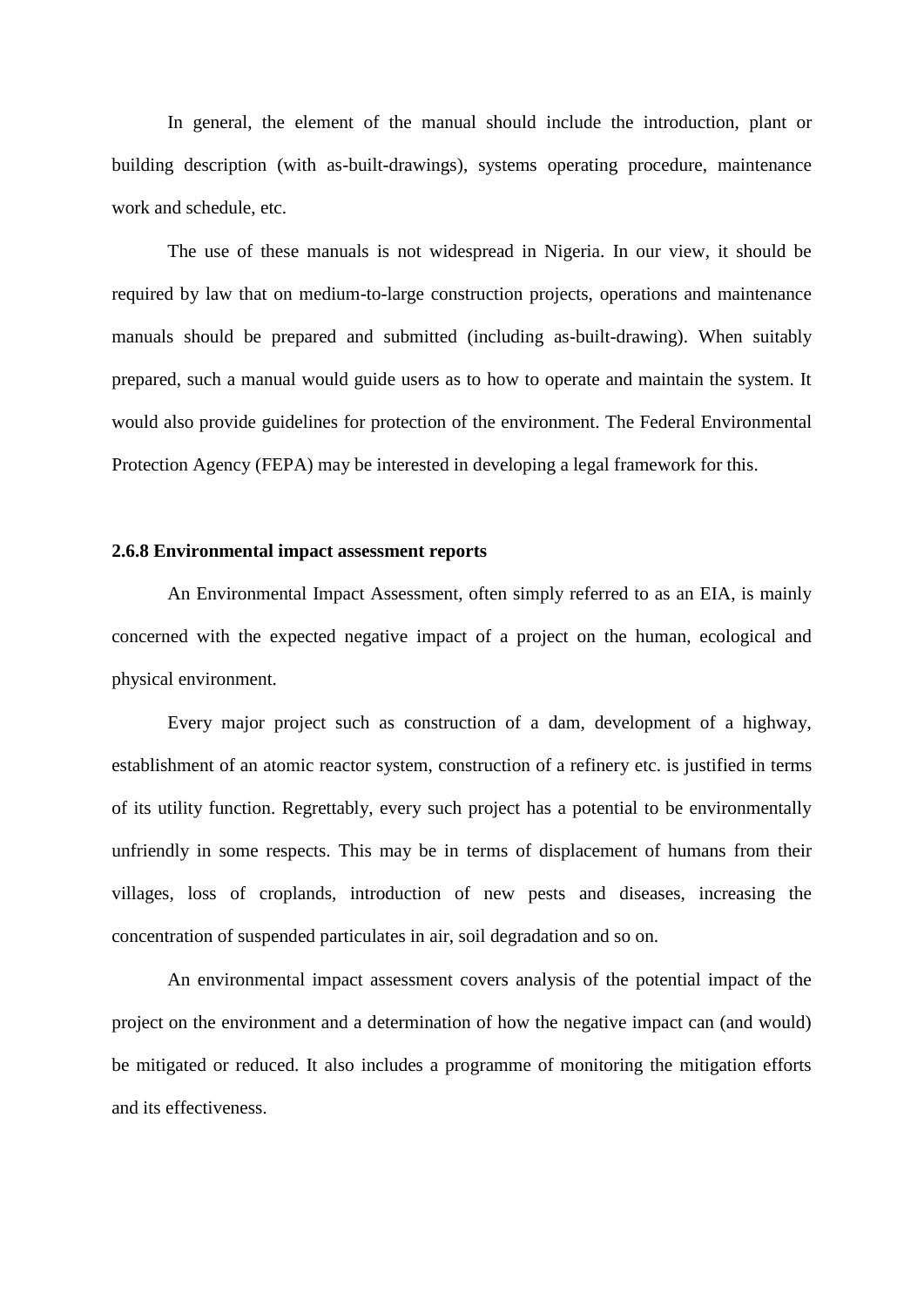Again, the main elements of such a report relevant to the current discussion are Introduction, Project Description, Method of Baseline Data Collection, Results, Conclusions and Recommendations. The Federal Ministry of Environment (FME) often issues general guidelines useful to persons intending to carry out an EIA in the country. An outline to guide the writing of EIA reports based on the FME suggestion is available.

#### **2.6.9 Environmental audit reports**

An environmental audit is a study carried out to determine if, and to what extent, an existing outfit (which may be municipal, commercial, institutional or industrial) is impacting negatively on the environment. Whereas, as indicated, an EIA is conducted prior to the construction and commissioning of a developmental project, an environmental audit is conducted on an already existing one. It is therefore a management tool consisting of a systematic, documented, periodic and objective evaluation of how the outfit is performing especially with respect to the human, ecological and physical environment.

A consulting firm appointed to conduct an environmental audit visits the site for consultations and inspection of the facilities, obtain relevant documents and data (historical, design and specifications, operations, management structure, socio-economic and health relationship with the host community, and so on). Furthermore, new or additional baseline data are collected reflecting impact of the outfit on land, water and air within and outside the premises up as far away as the outfit may be perceived to impact on the environment.

Issues of interest for baseline data generally include vegetation, soil type, land use pattern, quantity and quality of water resources in the area, infrastructure (i.e. roads, water supply, waste management, housing, health facilities, etc.), concentration of particulates, level of noise, etc.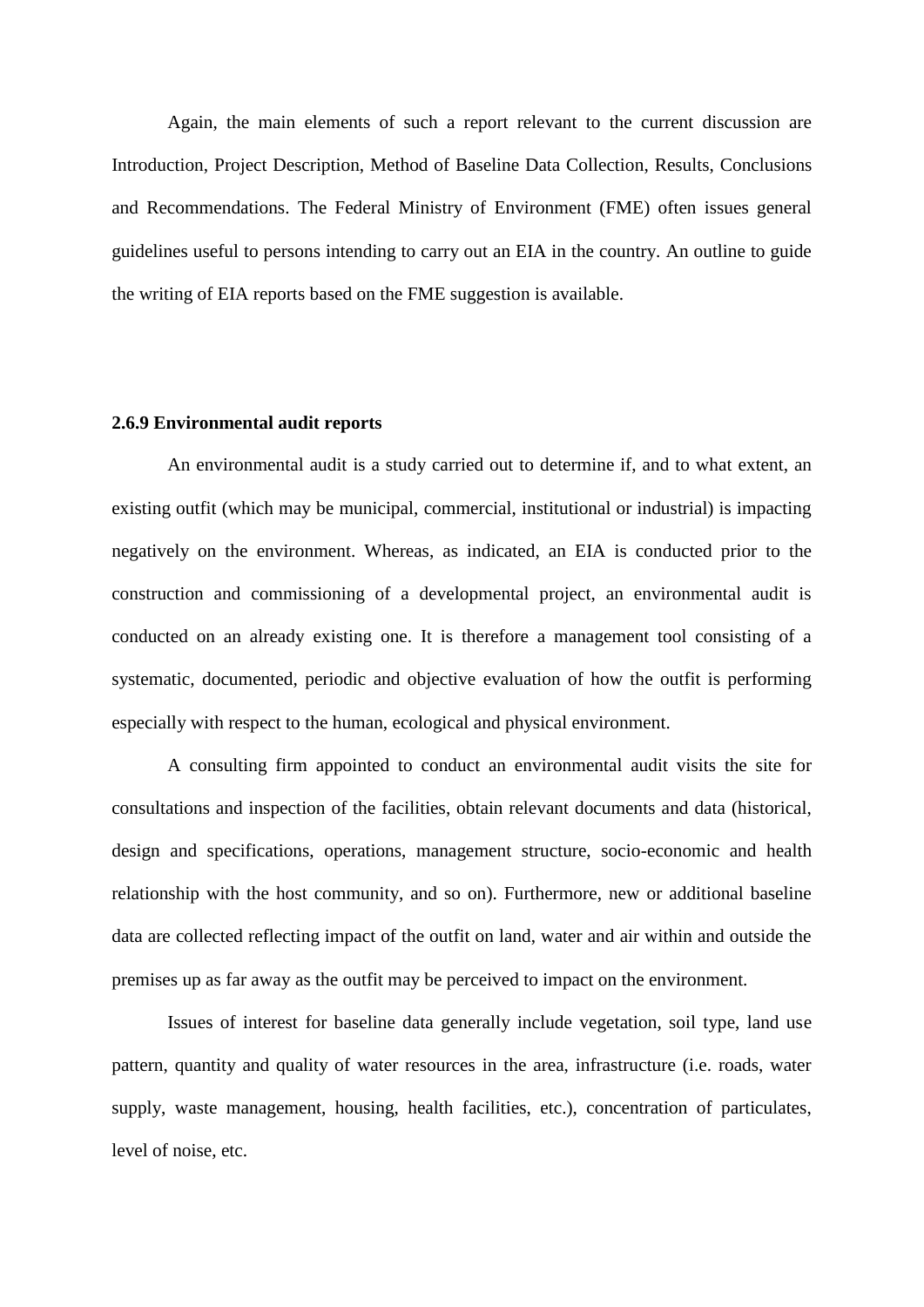Again, the audit report is written generally to contain Introduction, Methodology, Results, Conclusions and Recommendations. A suitably modified version of the EIA report outline may be useful in writing an environmental audit report. In addition, a list of abbreviations and acronyms that are commonly used in EIA and EA reports are also available.

#### **2.6.10 Summary list of key elements**

From the general coverage of the various reports, it is clear that the important elements or sections that writers of reports often have to write include introductions, literature reviews, methodologies, results and discussions, recommendations, and abstracts or summaries.

A brief discussion to guide the writing of each of these elements is presented:

**(a) Introductions -** The introduction chapter or section of a report should provide the background information, the purpose and the scope of, and justification for work being reported on.

There is no standard format for writing introductions. What is important is that the introduction should properly set the stage for what is contained in the report. It should be clear to the readers by the time the introduction has been read, what the problem being addressed is; how it came about; what part of it has been dealt with elsewhere and what remains to be done; what the implications are, for not doing the work and also for doing it; specifically what part of what remains is being addressed in the report.

Thus, an introduction could contain diverse sub-headings such as history, current status, projected problems, background to the problems, objective and scope of the report and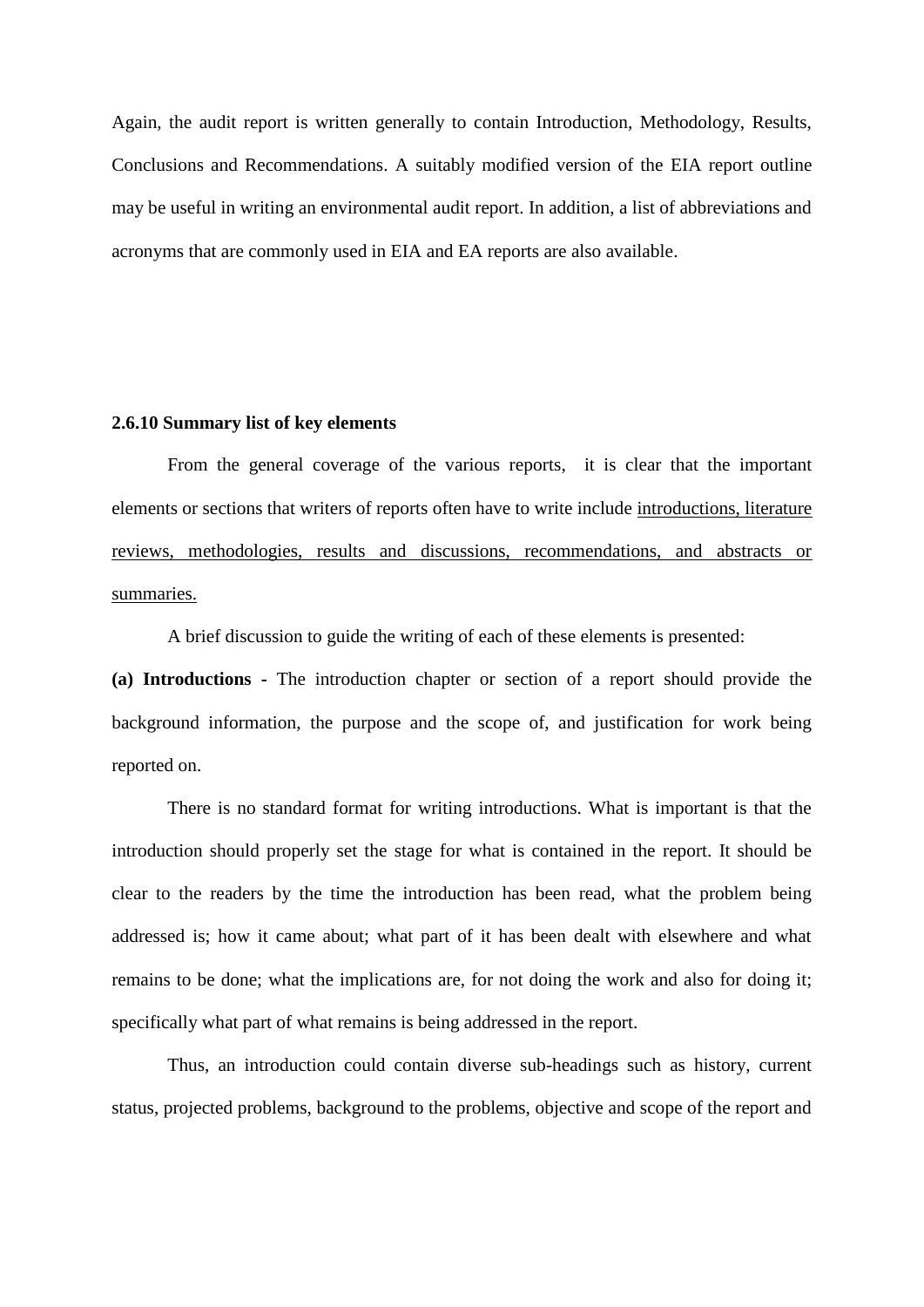so on. The importance and location of the statement of objective and scope in an introductory chapter is very relevant.

**(b) Literature Reviews -** Literature update is an essential part of scientific methods and other methods of systematic inquiry (recognition and formulation of a problem, collection of data through observation and experiment and the formulation and testing of hypothesis).

Literature review is commonly presented as a separate chapter following the introductory chapter of reports involving studies. Examples of such reports include dissertations, journal articles, articles for presentation at conferences, workshops and seminars and academic project reports.

Literature is reviewed in order to establish the state of knowledge in the subject under consideration, so that areas needing further work are pointed out, and so that knowledge already well-established and published are not needlessly repeated.

**(c) Methodologies -** In reports on research works (dissertations, journal articles), feasibility studies, analysis of tenders and numerous others, it is important that the method(s) used in carrying out the work be carefully reported. Reports as to method(s) used commonly come under the heading *Materials and Methods, Procedure, or Methodology.*

The presentation of the method should be orderly and if possible, chronological. The materials used and the way they are used are described systematically so that the reader is in no doubt as to what was done and how it was done to achieve the results obtained. A description as to how the data were analysed and conclusions drawn may also be appropriately included as part of methodology. However, where standard analytical methods or other procedures already described elsewhere (e.g. ASTM, BSI, CP, etc.) are involved, they should not be included in the text in detail. Instead, they are simply referenced or placed in the appendix.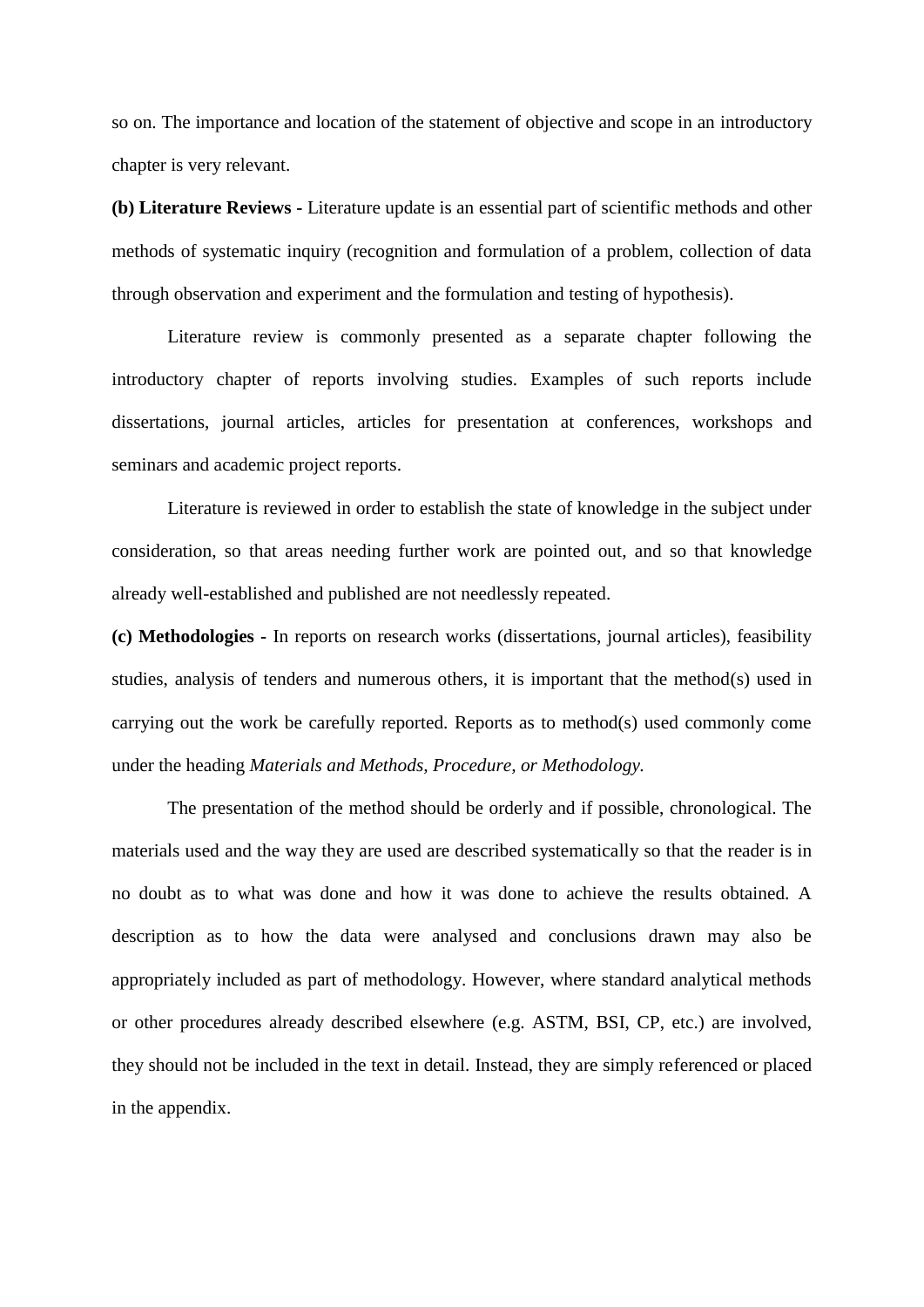Where a study or experiment consists of many procedures, graphic aids may be used to clarify the description. A notable example of this is the use of *flow diagrams* in describing programming procedures and processes.

One important way to check if materials and methods have been adequately presented is to ask oneself if one could, using the description, reproduce the work and its results (reproducibility) or if someone else could carry out the same thing, with the same effect (repeatability).

**(d) Results and Discussions -** Results obtained from observation and experimentation are presented as a very important aspect of the report. Presentation of results and discussions as to what the results mean are commonly presented together in a single chapter titled: "*Results and Discussion'*. Such a section conveniently presents the result and interprets them.

Results obtained through observation and/or experimentation have quantitative aspects. They are therefore presented in the form of tables, and figures (charts, drawings, etc.). The data should be properly grouped to facilitate discussion.

**(e) Conclusions and Recommendations -** The chapter on conclusion is usually the last in a book or technical report. When taken along with recommendations, it is the last part of the main text. If the study has been carried out diligently and logically in consonance with the stated objectives, then by the time the results are presented and discussed, conclusions should be easy to draw. The conclusion section is prepared by collating the important elements of the results section. It states the extent to which the objectives of the study have been met and summarizes the contribution of the project findings to knowledge. Any possible application of the results should also be stated.

The chapter is usually concluded with a statement of list of recommendations based on the result of the study. Suggestions for further study are also included where appropriate.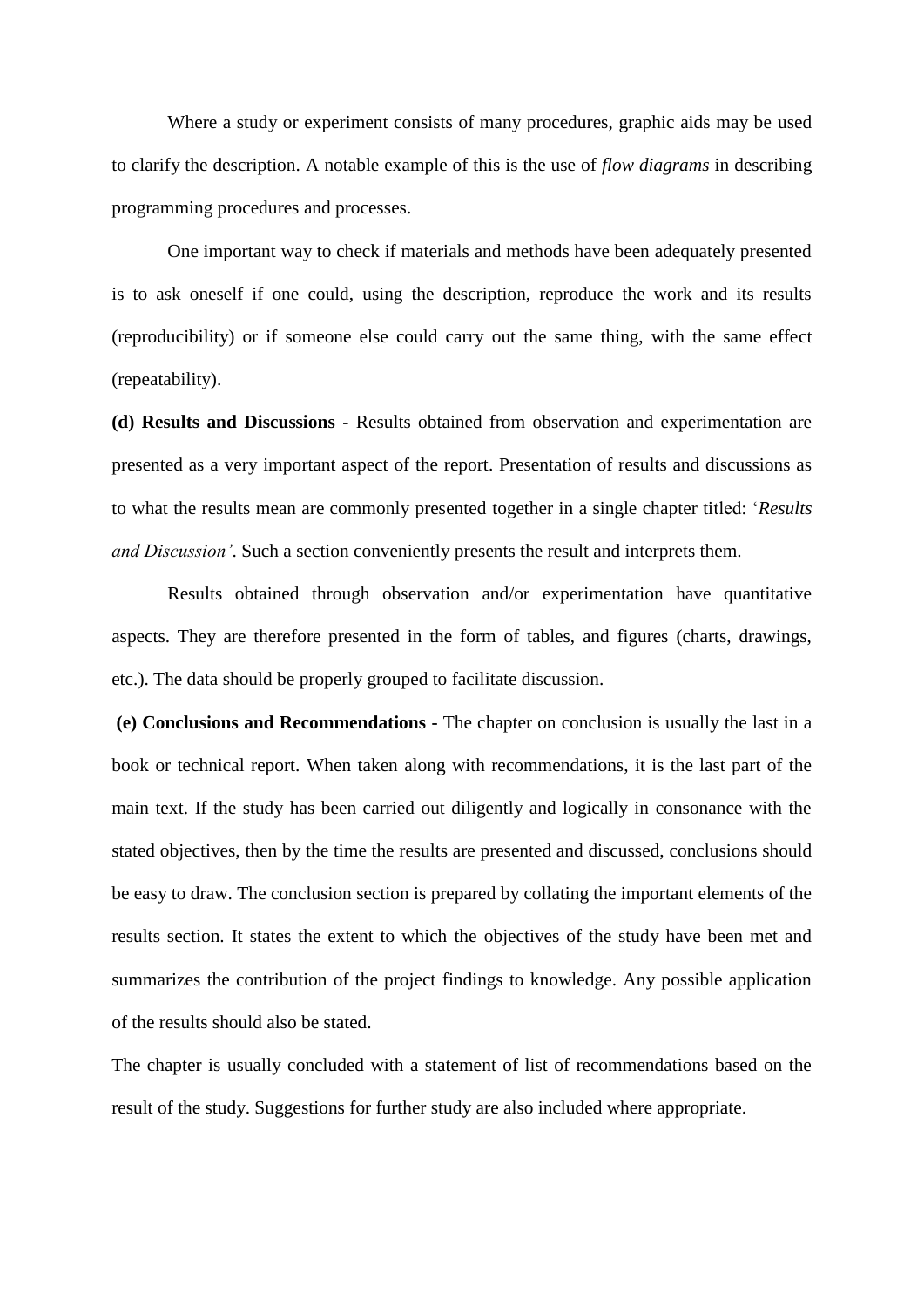**(f) Abstracts -** An abstract is a condensed form of the whole report. It is also known by other names such as summary, synopsis, and executive summary. It is placed at the beginning of the report, usually after the title page and the letter of transmittal (if applicable). As a baby is to the full grown, so is an abstract to the whole report. All the essential parts are fully represented.

The abstract assists the reader to understand the content of a report even before he has a chance to read the whole report. Very often, one reads the abstract in order to determine whether the work is relevant to one's study or not and whether the whole report should be read. There are three main components of an abstract; namely, the **introduction** or **background**, the **methodology** and the **results**.

The introduction is a brief statement of the background of the project. It is usually not longer than a few sentences. The methodology is a brief explanation of the procedure used for the study. The final part is a statement of the major results and the final conclusion. The writer may include applications of the results and contribution of the work to knowledge. Thus, indeed, an abstract is a capsular summary of the whole report.

The length of an abstract depends on the length of the original report. In journal articles, an abstract may be as short as 100 words, and as long as 250 words. It is customarily single-spaced.

In dissertations and theses, the lengths of abstracts range from about half a page to two pages. They are commonly double-spaced. Engineering reports (e.g. feasibility reports, design report, etc.) usually contain "*executive summary*" rather than *abstracts*. An "*executive summary*" or simply "*summary*" is a term very popular with executives. Very often, persons who have to take crucial decisions on a report, read only a summary. Therefore, it must be informative and brief. An example of an abstract is as follows: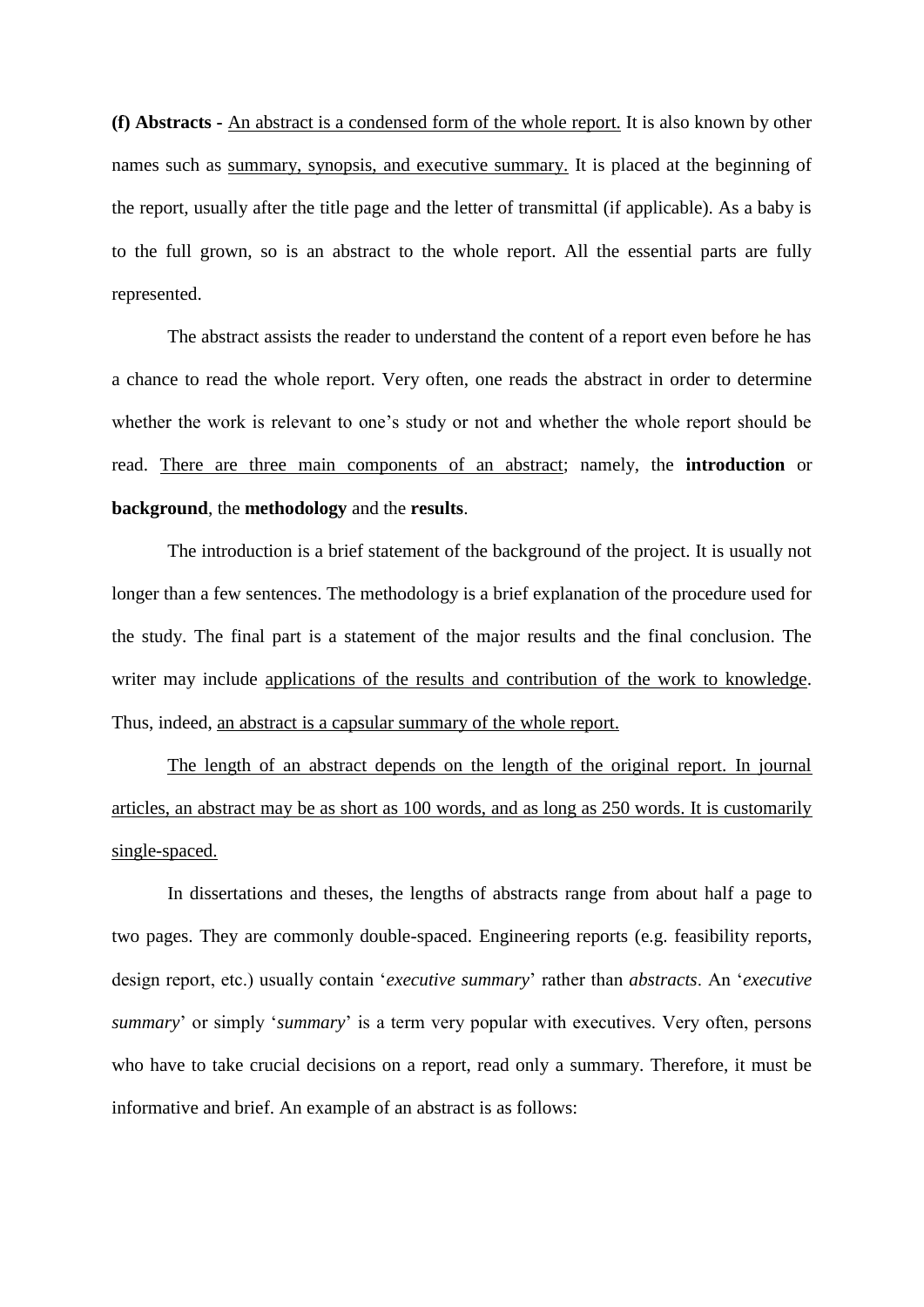#### **Abstract\***

Small scale vegetable grower needs investment and cost guidelines on the different irrigation systems to evaluate the economics and profitability of growing their crops under these systems. This paper determines the growth, yield and economics of production of okra and amaranth under four irrigation methods: sprinkler, drip, furrow and basin. The experiment was conducted at the Teaching and Research Farm of Obafemi Awolowo University, Ile-Ife, Nigeria on a sandy loam soil during the dry season. The treatments were the four irrigation systems laid out in a completely randomized design with four replicates of each treatment. Plant heights and leaf area index were measured at different stages of plant growth and yield measured at maturity. The fixed and variable costs of all the methods were estimated using the results of field experiments and data collected from 50 survey farms and the State Agricultural Development Authority. Economic analysis of growing the crops under the different methods was then carried out.

Results indicated that drip irrigation and sprinkler gave significantly higher (P<0.005) yield than furrow and basin for both crops whose yields are not significantly different. However drip gave higher water use efficiency than sprinkler system for both crops, while water use efficiency of furrow was significantly higher than that of basin for okra. Partial budgeting shows that all the systems are profitable with basin having the least Benefit-Cost ratio and drip the highest. Economic analysis indicates that a minimum of 2½ and 3 years pay-back period would be needed to pay off the fixed assets for drip irrigation of amaranth and okra, respectively. It is recommended that drip irrigation should be used for growing of the crops especially where labour are not available or cheap.

*Keywords:* Irrigation systems; Yield; Economics; Benefit-cost ratio, Partial budgeting.

\*Okunade, D.A., Olanusi, O.A., and Adekalu, K.O. (2009). Growth, Yield and Economics of Okra and Amaranth Production Under Irrigation. *International Journal of Vegetable Science*, *15:28-43.* Published by Taylor & Francis, Philadelphia.

It can be observed that the first two sentences of the abstract represents a brief background to the work; the next three or four sentences cover the method used (methodology) and the remaining portion summarizes the results.

**(g) Outlines -** An outline serves the purpose of guiding the writer of a report. If well prepared, it may assist in the preparation of the table of contents when the report is completed.

**Development of an outline -** Once the topic of a study has been chosen, developing an outline is a very important task. A method of doing this is to write down the topic on a piece of paper and then list all the items which one thinks about the subject as they flow from one"s mind. Care should be exercised to write down the ideas as they come to mind without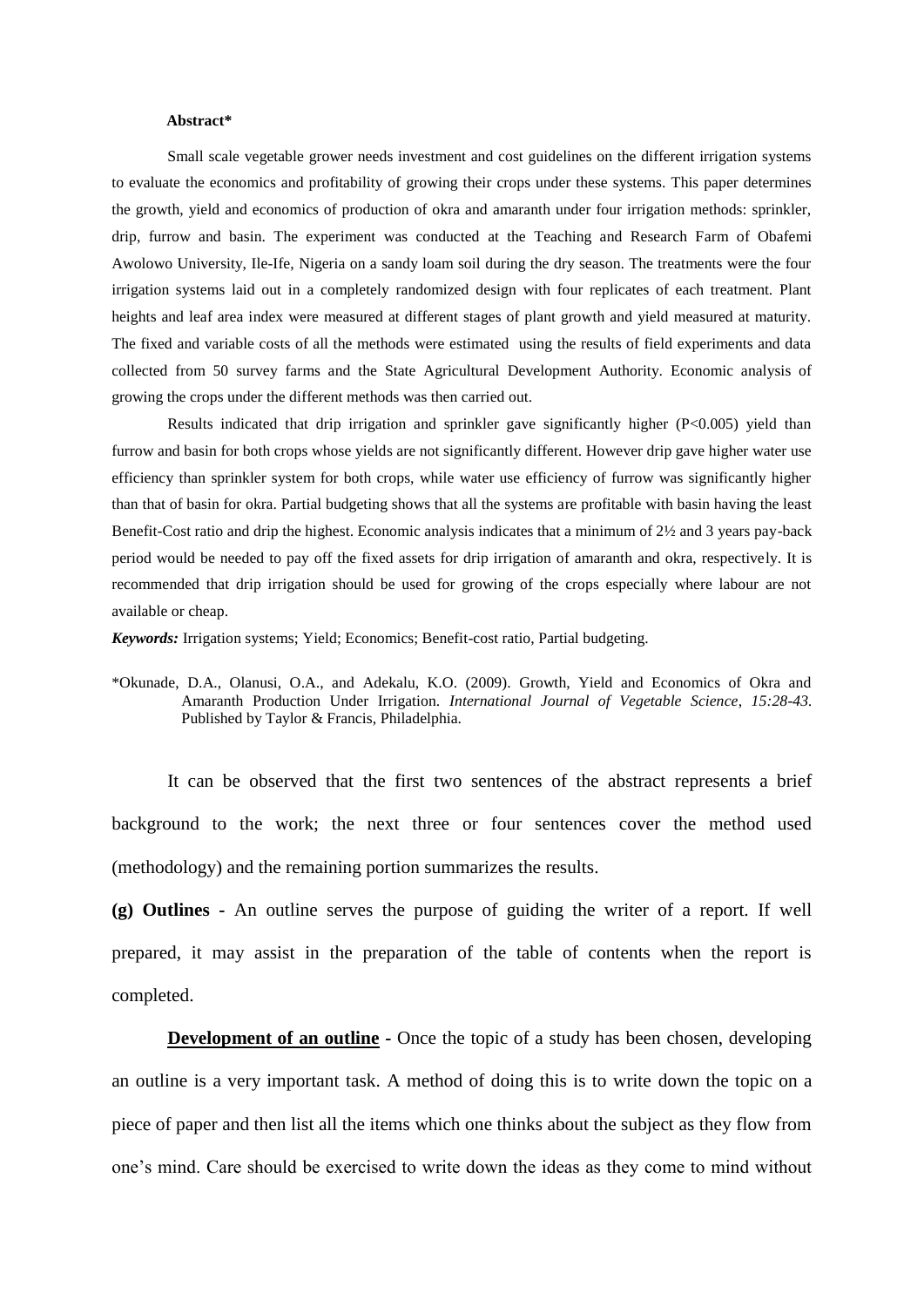bothering about their relevance to the subject or their logical sequence. The items would be sifted and rearranged later.

After listing all the items that can be thought about the subject, these items can be numbered consecutively for ease of reference. Then, the items should be thoroughly examined and grouped together as much as possible. Irrelevant items should be disregarded during grouping. Each group may be examined further and divided into subgroups as may be deemed fit. The outline can then be copied out in a logical sequence. The elements of each group should belong properly together and be given a suitable heading. It should be pointed out that the outline can be modified as the writing continues.

**Interrelationships of headings and sub-headings -** Outlining involves the division of a topic into headings and sub-headings. Numbers or letters or both are used for labeling the sub-headings. Outlines of short reports may require no numbering.

Three types of numbering in general use are as follows:

(a) *Capital Roman numerals with chapter headings:*

- I, II, III,... (First level chapter headings)
- A, B, C, ... (Second level chapter headings)
- 1,2,3, ... (Third level chapter headings)
- a,b,c, ... (Fourth level chapter headings)

#### (b) *Capital letters with chapter headings*

|  | A,B,C, | (First level chapter headings) |  |  |
|--|--------|--------------------------------|--|--|
|--|--------|--------------------------------|--|--|

- 1,2,3,….. (Second level chapter headings)
- a, b, c,……. (Third level chapter headings)
- i, ii, iii,…. (Fourth level chapter headings)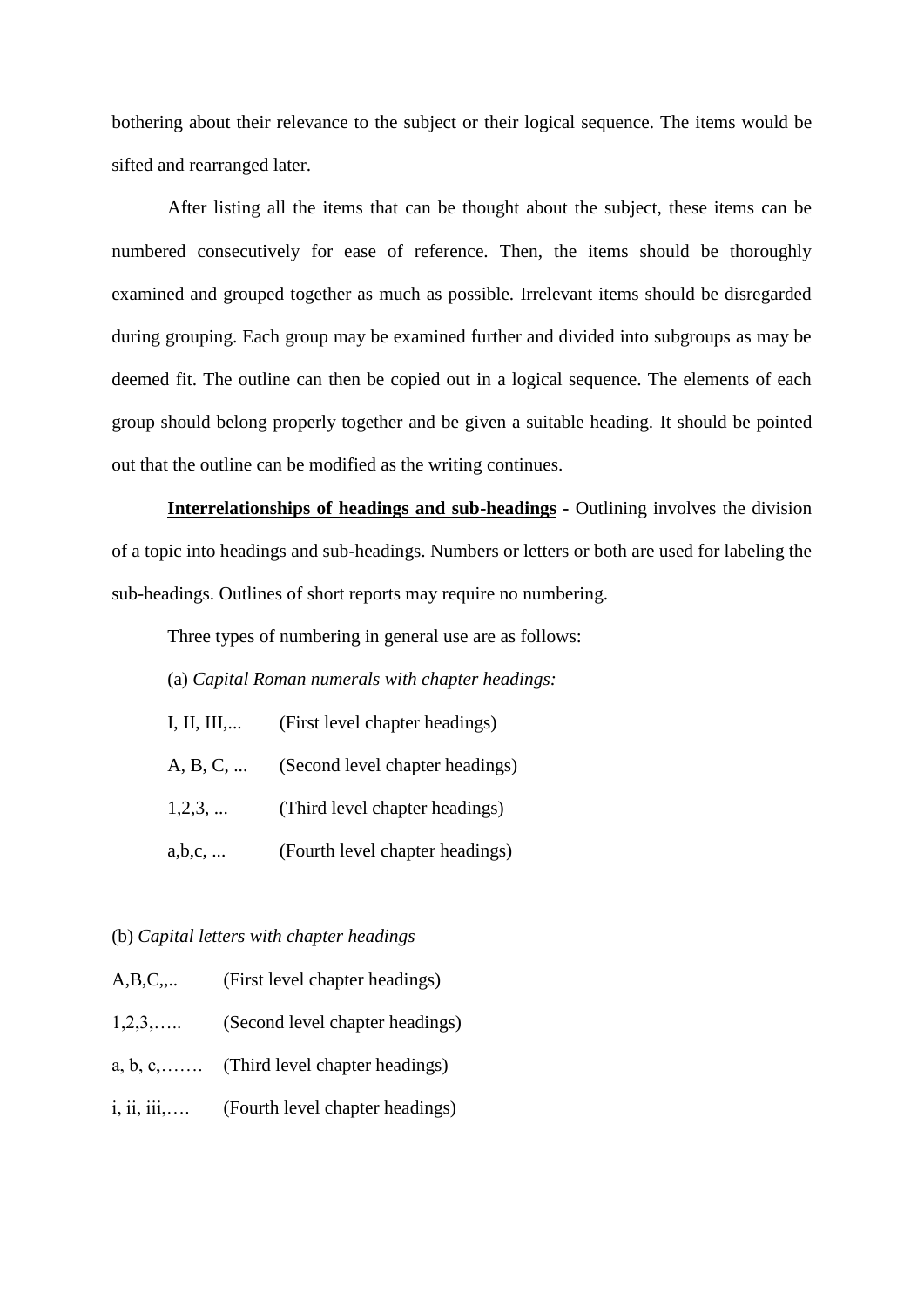# (c) *Arabic numerals with chapter headings*

| $1, 2, 3, \ldots$ | (First level chapter headings)                         |
|-------------------|--------------------------------------------------------|
| 1.1, 1.2, 1.3,    | (Second level chapter headings)                        |
|                   | $1.1.1, 1.1.2, 1.1.3$ (Third level chapter headings)   |
|                   | $1.1.1.1$ , $1.1.1.21$ (Fourth level chapter headings) |

Type (c) is perhaps the most commonly used in technical report writing. The actual arrangement of type (c) may be as follows, for example: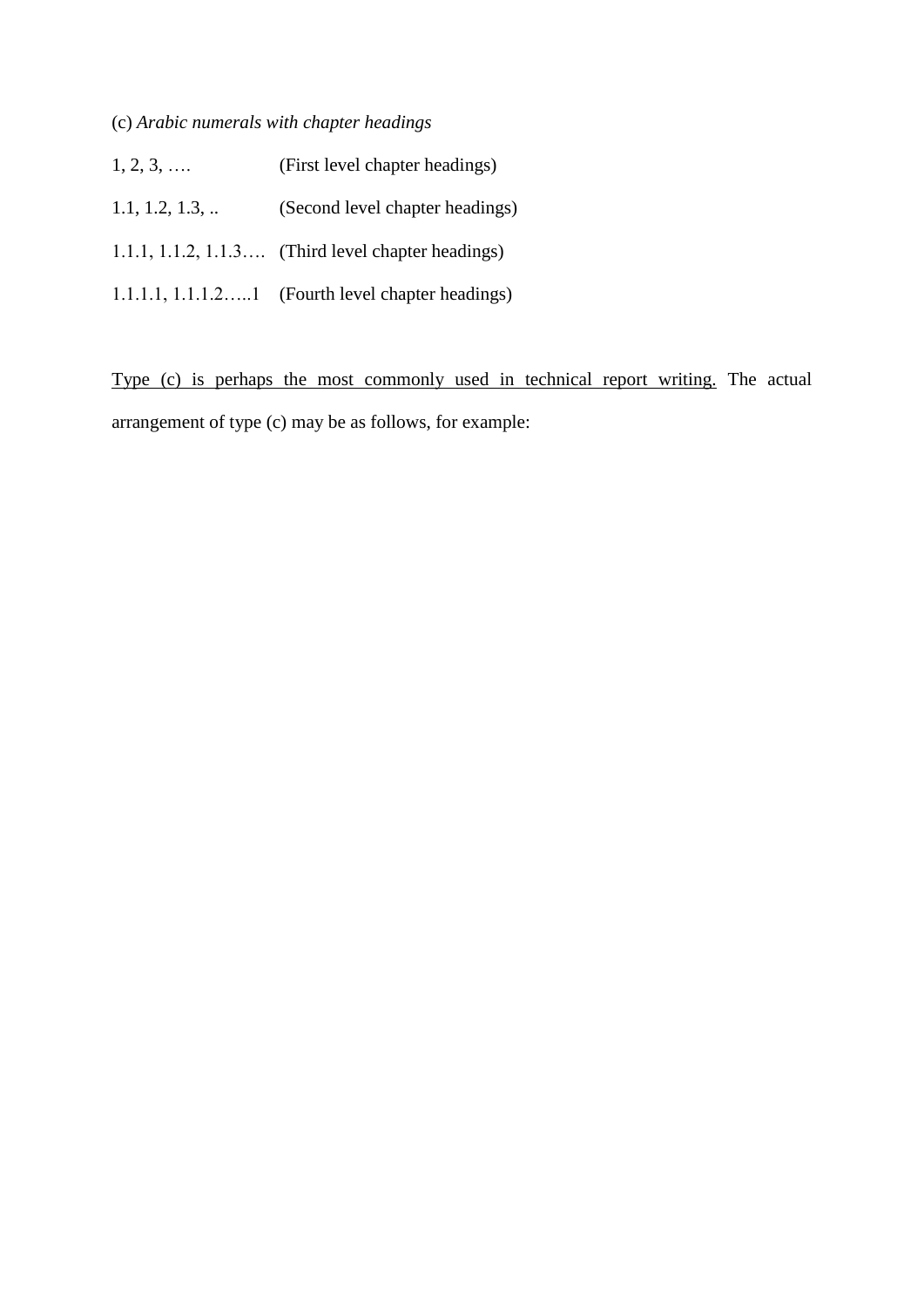| $\mathbf{1}$   |     |       |         |
|----------------|-----|-------|---------|
|                | 1.1 |       |         |
|                | 1.2 |       |         |
|                |     | 1.2.1 |         |
|                |     | 1.2.2 |         |
|                |     |       | 1.2.2.1 |
|                |     |       | 1.2.2.2 |
|                |     |       | 1.2.2.3 |
| $\overline{c}$ |     |       |         |
|                | 2.1 |       |         |
|                | 2.2 |       |         |
|                | 2.3 |       |         |
| 3              |     |       |         |
|                | 3.1 |       |         |
|                | 3.2 |       |         |

Except in extremely long reports, subdivisions should not exceed the third level. Further subdivisions may be achieved by the use of paragraphs.

In writing an essay, a report, or even a letter, a good writer would first prepare an outline. No good report can be written without an outline.